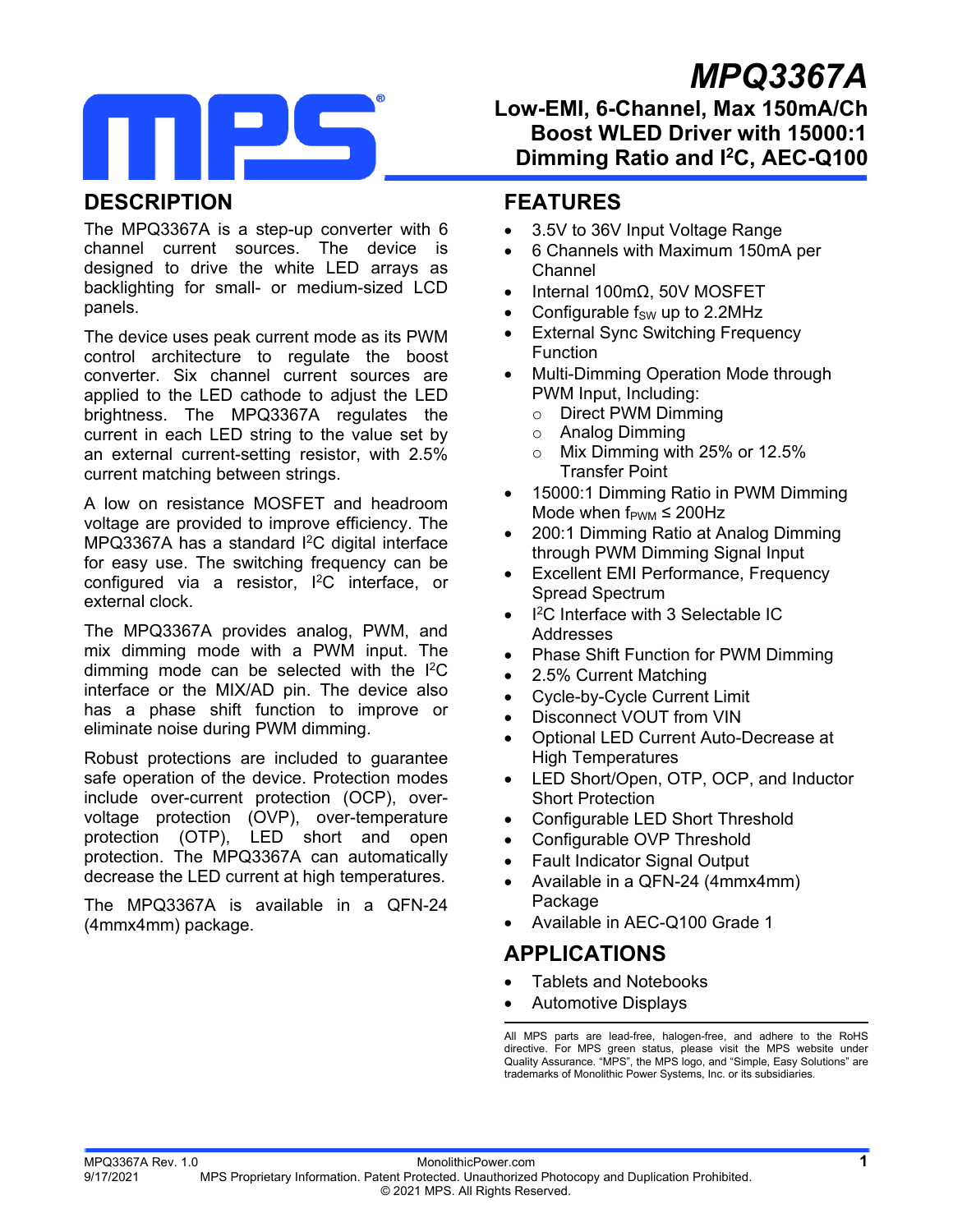

# **TYPICAL APPLICATION**

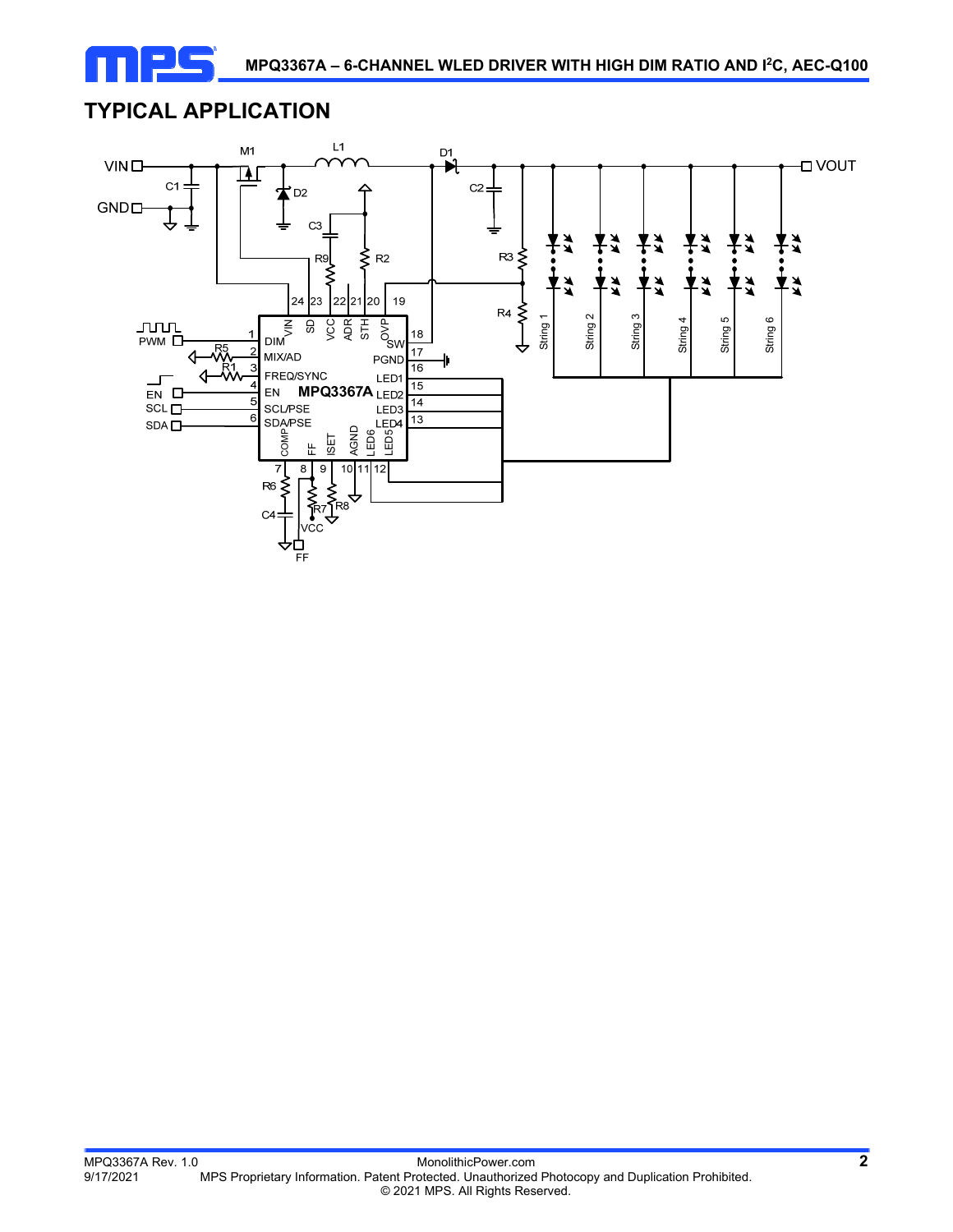

| <b>Part Number</b> | Package             | <b>Top Marking</b> | <b>MSL Rating</b> |  |  |  |  |  |  |
|--------------------|---------------------|--------------------|-------------------|--|--|--|--|--|--|
| MPQ3367AGR-AEC1*   | QFN-24 (4mmx4mm)    | See Below          |                   |  |  |  |  |  |  |
| MPQ3367AGRE-AEC1** | QFN-24 (4mmx4mm) WF | See Below          |                   |  |  |  |  |  |  |

## **ORDERING INFORMATION**

\* For Tape & Reel, add suffix -Z (e.g. MPQ3367AGR–AEC1-Z).

\* \* For Tape & Reel, add suffix -Z (e.g. MPQ3367AGRE–AEC1-Z).

## **TOP MARKING (MPQ3367AGR-AEC1)**

MPSYWW M3367A LLLLLL

MPS: MPS prefix Y: Year code WW: Week code M3367A: Part number LLLLLL: Lot number

## **TOP MARKING (MPQ3367AGRE-AEC1) MPSYWW** M3367A

# LLLLLL

E

MPS: MPS prefix Y: Year code WW: Week code M3367A: Part number LLLLLL: Lot number E: Wettable lead flank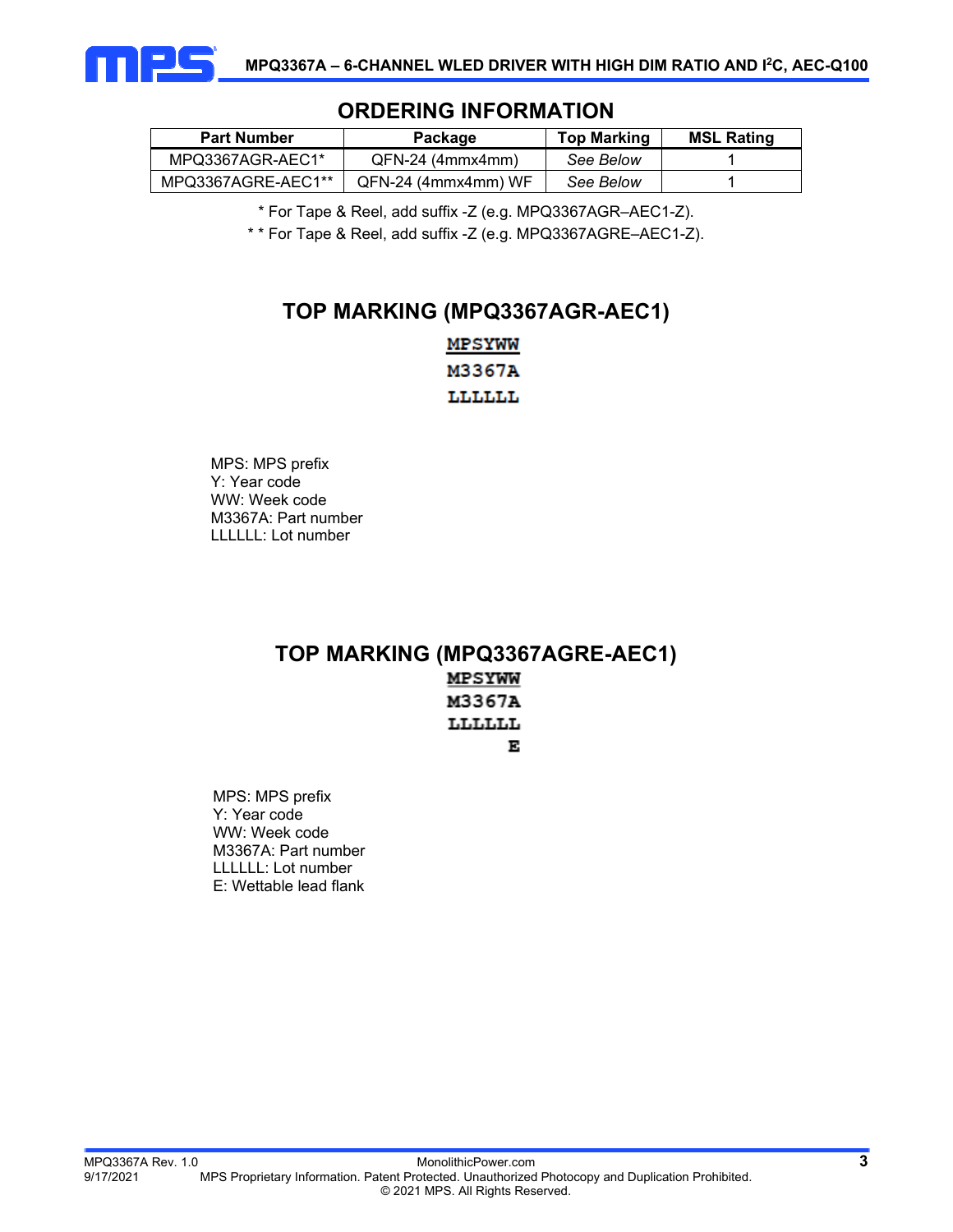



## **PACKAGE REFERENCE**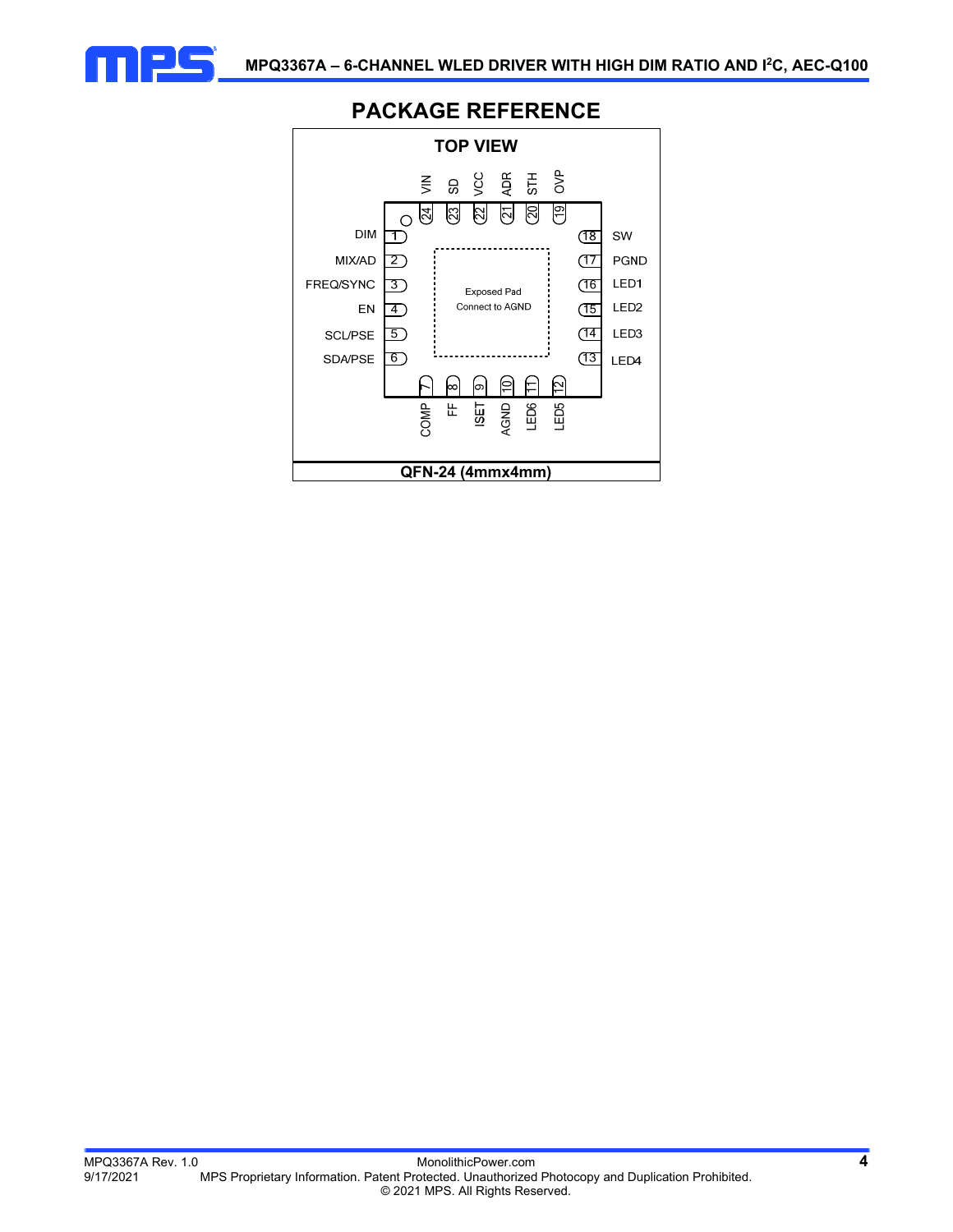

## **PIN FUNCTIONS**

| Pin#           | <b>Name</b>          | <b>Description</b>                                                                                                                                                                                                                                                                                                                                                                                                              |
|----------------|----------------------|---------------------------------------------------------------------------------------------------------------------------------------------------------------------------------------------------------------------------------------------------------------------------------------------------------------------------------------------------------------------------------------------------------------------------------|
| $\mathbf{1}$   | <b>DIM</b>           | <b>PWM signal input pin.</b> Apply a PWM signal on the DIM pin for brightness control. DIM is<br>pulled low internally, and a 100Hz to 20kHz PWM signal is recommended.                                                                                                                                                                                                                                                         |
| $\overline{2}$ | MIX/AD               | Dimming mode setting pin. MIX/AD is a current-source output (18µA). Connect a resistor to<br>this pin to configure its voltage. When MIX/AD is low $(0.3V), the device uses mix dimming.$<br>When MIX/AD is middle level (0.5V to 0.8V), the device uses PWM dimming. When MIX/AD<br>is high (1.0V to 1.3V), the device uses analog dimming. When MIX/AD is floating, the<br>dimming mode is set by the internal MODE register. |
| 3              | FREQ/<br><b>SYNC</b> | Switching frequency setting and SYNC pin. Connect a resistor between FREQ/SYNC and<br>GND to set the converter's switching frequency, or connect an external clock to synchronize<br>the boost switching frequency. Float FREQ/SYNC if the internal switching frequency is set by<br>FSW1:0.                                                                                                                                    |
| 4              | EN                   | IC enable pin. Pull EN high to enable the IC. Pull EN low to shut down the IC.                                                                                                                                                                                                                                                                                                                                                  |
| 5              | <b>SCL/PSE</b>       | 1 <sup>2</sup> C interface clock pin. Connect SDA/PSE to SCL/PSE, and pull them up between 0.75V<br>and 1V to enable the phase shift PWM dimming function. If this pin is not used, please<br>connect it to a high level or to GND, do not float this pin.                                                                                                                                                                      |
| 6              | SDA/PSE              | I <sup>2</sup> C interface data pin. Connect SDA/PSE to SCL/PSE, and pull them up between 0.75V and<br>1V to enable the phase shift PWM dimming function. If this pin is not used, please connect it<br>to a high level or to GND, do not float this pin.                                                                                                                                                                       |
| $\overline{7}$ | <b>COMP</b>          | <b>Compensation pin.</b>                                                                                                                                                                                                                                                                                                                                                                                                        |
| 8              | FF                   | Fault flag pin. Open drain during normal operation. FF is pulled low if a fault occurs.                                                                                                                                                                                                                                                                                                                                         |
| 9              | <b>ISET</b>          | <b>LED current setting pin.</b> Tie a current-setting resistor from ISET to GND to configure the<br>current in each LED string.                                                                                                                                                                                                                                                                                                 |
| 10             | <b>AGND</b>          | Analog ground pin.                                                                                                                                                                                                                                                                                                                                                                                                              |
| 11             | LED6                 | LED string 6 current input pin. Connect the LED string 6 cathode to this pin. If LED6 is<br>unused, tie it to GND.                                                                                                                                                                                                                                                                                                              |
| 12             | LED <sub>5</sub>     | LED string 5 current input pin. Connect the LED string 5 cathode to this pin. If LED5 is<br>unused, tie it to GND.                                                                                                                                                                                                                                                                                                              |
| 13             | LED4                 | LED string 4 current input pin. Connect the LED string 4 cathode to this pin. If LED4 is<br>unused, tie it to GND.                                                                                                                                                                                                                                                                                                              |
| 14             | LED <sub>3</sub>     | <b>LED string 3 current input pin.</b> Connect the LED string 3 cathode to this pin. If LED3 is<br>unused, tie it to GND.                                                                                                                                                                                                                                                                                                       |
| 15             | LED <sub>2</sub>     | LED string 2 current input pin. Connect the LED string 2 cathode to this pin. If LED2 is<br>unused, tie it to GND.                                                                                                                                                                                                                                                                                                              |
| 16             | LED1                 | LED string 1 current input pin. Connect the LED string 1 cathode to this pin. If LED1 is<br>unused, tie it to GND.                                                                                                                                                                                                                                                                                                              |
| 17             | <b>PGND</b>          | Step-up converter power ground pin.                                                                                                                                                                                                                                                                                                                                                                                             |
| 18             | SW                   | Drain pin of the internal low-side MOSFET. Connect the power inductor to SW.                                                                                                                                                                                                                                                                                                                                                    |
| 19             | <b>OVP</b>           | Over-voltage protection setting pin. Connect a resistor divider from the VOUT pin to OVP<br>pin and OVP pin to GND to configure the over-voltage protection threshold.                                                                                                                                                                                                                                                          |
| 20             | <b>STH</b>           | Short LED protection threshold pin. STH is a current-source output (18µA). Connect a<br>resistor to this pin to configure its voltage. Float STH if the internal short LED protection<br>threshold is set by TH S1:0.                                                                                                                                                                                                           |
| 21             | <b>ADR</b>           | IC address setting pin. Connect a resistor to this pin to set the IC address. When ADR is<br>floating, the IC address is 0x38. When ADR < $0.4V$ , the IC address is 0x3A. When ADR is<br>between 0.4V and 1.4V, the IC address is 0x39. The ADR pin's pull-up current is 18µA.                                                                                                                                                 |
| 22             | <b>VCC</b>           | 5V LDO output pin. VCC provides power to the internal logic and gate driver. Place a<br>ceramic capacitor as close to this pin as possible to reduce noise.                                                                                                                                                                                                                                                                     |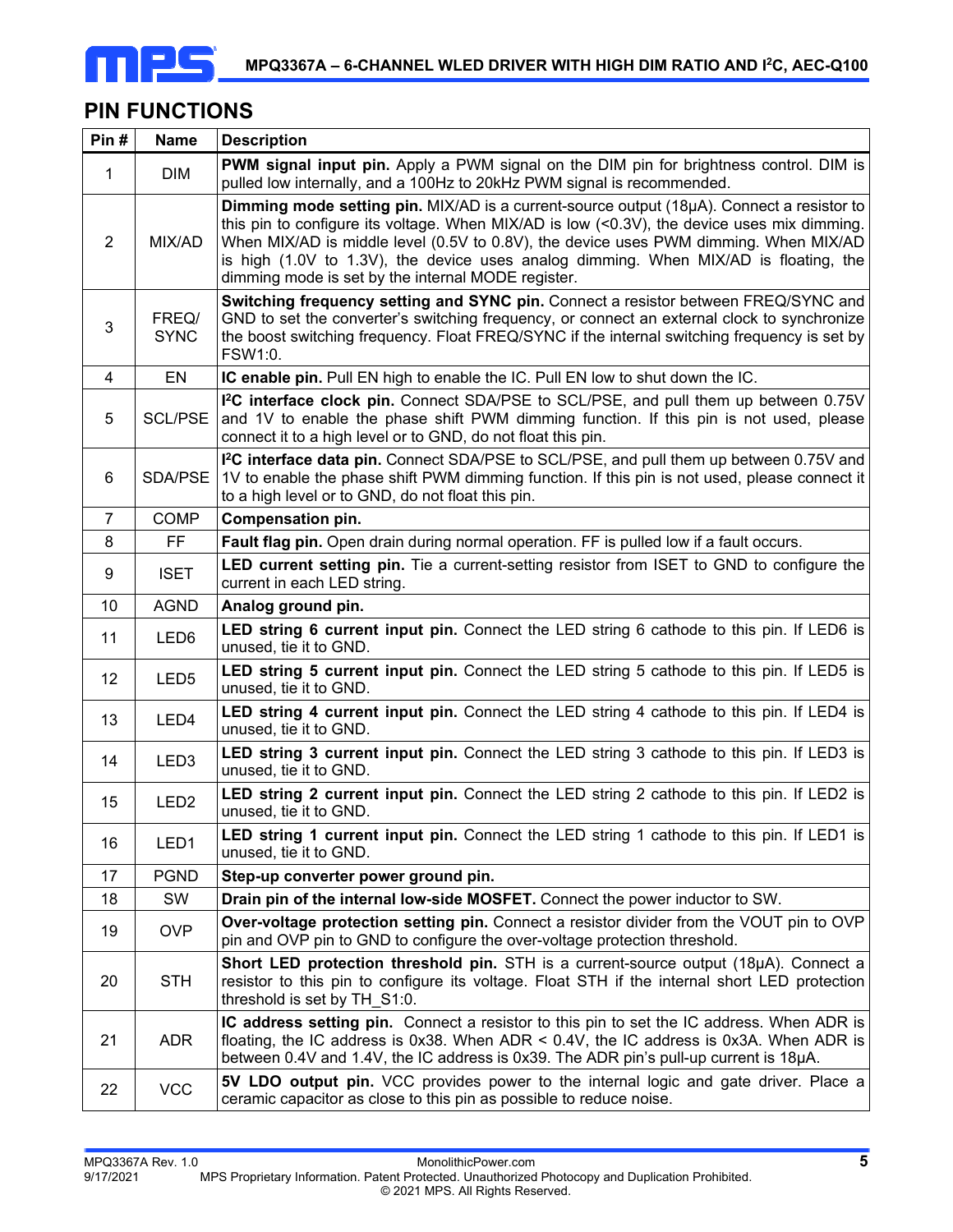

# **PIN FUNCTIONS** *(continued)*

| Pin# | <b>Name</b>    | Description                                                                                                                          |
|------|----------------|--------------------------------------------------------------------------------------------------------------------------------------|
| 23   | <b>SD</b>      | <b>External disconnect PMOS gate drive pin.</b> Turn off the external PMOS if a fault occurs.<br>Float the SD pin if it is not used. |
| 24   | <b>VIN</b>     | <b>Power supply input.</b> VIN supplies power to the IC.                                                                             |
| Pad  | Exposed<br>pad | <b>Chip ground.</b> Connect the exposed pad to AGND.                                                                                 |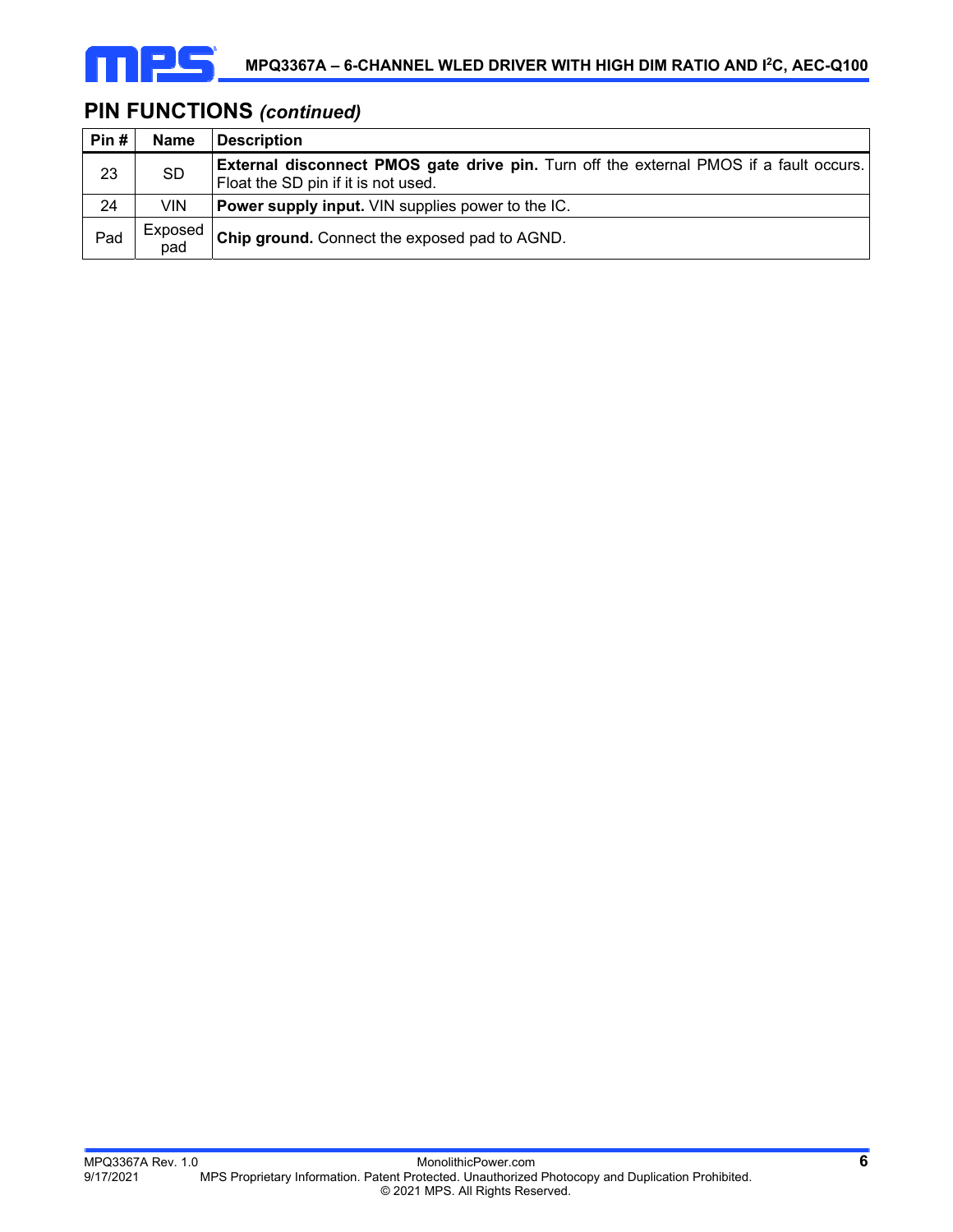

## **ABSOLUTE MAXIMUM RATINGS** (1)

| Storage temperature -65°C to +150°C                      |  |
|----------------------------------------------------------|--|
| Continuous power dissipation ( $T_A = 25^{\circ}C$ ) (2) |  |
|                                                          |  |

#### *ESD Ratings*

| Human body model (HBM)           |  |
|----------------------------------|--|
|                                  |  |
|                                  |  |
| Charged device model (CDM)  ±2kV |  |

#### *Recommended Operating Conditions* (3)

| Supply voltage (V <sub>IN</sub> ) 3.5V to 36V   |  |
|-------------------------------------------------|--|
| Operating junction temp $(T_J)$ -40°C to +125°C |  |

# *Thermal Resistance* (4)*θJA θJC*

QFN-24 (4mmx4mm)….…....…42…….9....°C/W

#### **Notes:**

- 1) Exceeding these ratings may damage the device.
- 2) The maximum allowable power dissipation is a function of the maximum junction temperature, T<sub>J</sub> (MAX), the junction-toambient thermal resistance,  $\theta_{JA}$ , and the ambient temperature,  $T_{A}$ . The maximum allowable continuous power dissipation at any ambient temperature is calculated by  $P_D$  $(MAX) = (T_J (MAX) - T_A) / \theta_{JA}$ . Exceeding the maximum allowable power dissipation can cause excessive die temperature, and the regulator may go into thermal shutdown. Internal thermal shutdown circuitry protects the device from permanent damage.
- 3) The device is not guaranteed to function outside of its operating conditions.
- 4) Measured on JESD51-7, 4-layer PCB.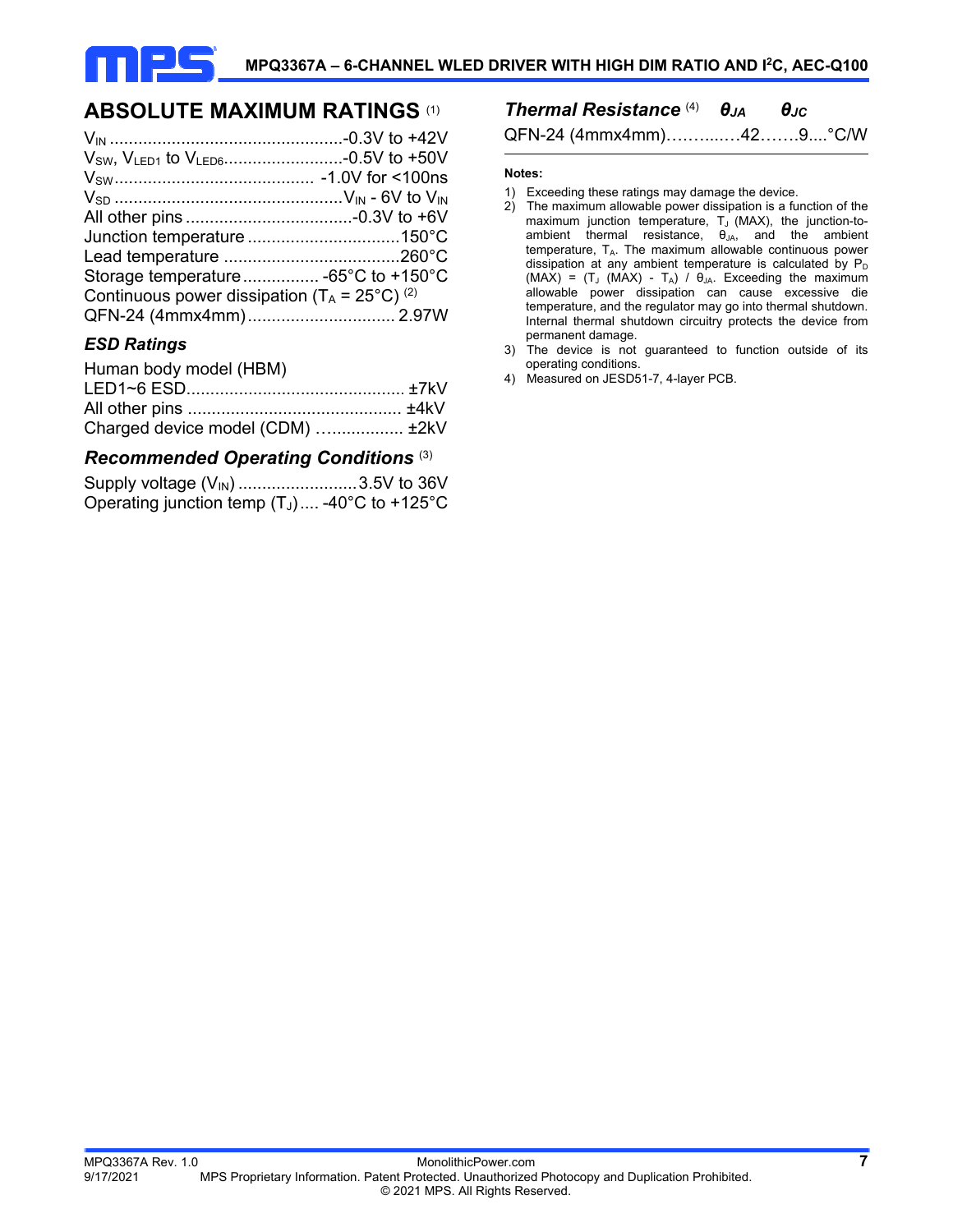

# **ELECTRICAL CHARACTERISTICS**

#### $V_{IN}$  = 12V,  $V_{EN}$  = 2V,  $T_J$  = -40°C to +125°C, typical value is at  $T_J$  = 25°C, unless otherwise noted.

| <b>Parameter</b>                      |                        | <b>Symbol Condition</b>                                           | Min  | <b>Typ</b> | <b>Max</b>   | <b>Units</b> |
|---------------------------------------|------------------------|-------------------------------------------------------------------|------|------------|--------------|--------------|
| Operating input voltage               | $V_{IN}$               |                                                                   | 3.5  |            | 36           | V            |
| Supply current (quiescent)            | lQ                     | No switching                                                      |      | 5          |              | mA           |
| Supply current (shutdown)             | IsT                    | $V_{EN} = 0V$ , $V_{IN} = 12V$                                    |      |            | $\mathbf{1}$ | μA           |
| Input UVLO threshold                  | $V_{IN\_UVLO}$         | Rising edge                                                       |      | 3.1        |              | V            |
| Input UVLO hysteresis                 |                        |                                                                   |      | 100        |              | mV           |
| LDO output voltage                    | <b>Vcc</b>             | $V_{EN}$ = 2V, 6V < V <sub>IN</sub> < 24V,<br>$0 <$ Ivcc $<$ 10mA |      | 5          |              | V            |
| EN on threshold                       | $V_{EN\_ON}$           | V <sub>EN</sub> rising                                            | 1.2  |            |              | V            |
| EN off threshold                      | VEN_OFF                | <b>VEN</b> falling                                                |      |            | 0.4          | $\vee$       |
| EN pull-down resistance               | REN                    |                                                                   |      | 1          |              | MΩ           |
| <b>Step-Up Converter</b>              |                        |                                                                   |      |            |              |              |
| Low-side MOSFET on<br>resistance      | $R_{DS\_{LS}}$         | $V_{IN} = 12V$                                                    |      | 100        |              | $m\Omega$    |
| SW leakage current                    | Isw_LK                 | $V_{SW} = 45V$                                                    |      |            | $\mathbf{1}$ | μA           |
|                                       |                        | $R_{\text{FREQ}} = 10k\Omega$                                     | 1.98 | 2.2        | 2.42         | <b>MHz</b>   |
| Switching frequency                   | fsw                    | $R_{\text{FREQ}} = 40k\Omega$                                     | 495  | 550        | 605          | kHz          |
|                                       |                        | $FSW1:0 = 01$ , FREQ floating                                     | 340  | 400        | 460          | kHz          |
| FREQ voltage                          | VFREQ                  |                                                                   | 0.57 | 0.6        | 0.63         | V            |
| ADR pull-up current                   | <b>LADR</b>            |                                                                   |      | 18         |              | μA           |
| Maximum duty cycle                    | <b>DMAX</b>            | $f_{SW} = 1 MHz$                                                  | 90   |            |              | $\%$         |
| Cycle-by-cycle current                |                        | $T_J = 25^{\circ}C$ , Duty = 90%                                  | 2.6  |            |              | A            |
| limit                                 | <b>I</b> sw_LIMIT      | Duty = $90\%$                                                     | 2.3  |            |              | A            |
| Latch off Current limit<br>protection | $I_{CL}$               | To trigger current limit protection                               |      | 7.5        |              | A            |
| SYNC input low threshold              |                        | VSYNC_LO VSYNC falling                                            |      |            | 0.4          | V            |
| SYNC input high threshold             | $VSYNC_H$              | V <sub>SYNC</sub> rising                                          | 1.2  |            |              | $\vee$       |
| PSE active threshold                  | <b>V<sub>PSE</sub></b> | Phase shift enabled                                               | 0.75 | 0.9        | 1.0          | V            |
| COMP trans-conductance                | GCOMP                  | $\Delta$ Icomp $\leq 10$ µA                                       |      | 100        |              | µA/V         |
| COMP source current limit             | $I_{COMP_5O}$          |                                                                   |      | 90         |              | μA           |
| COMP sink current limit               | $I_{COMP\_SI}$         |                                                                   |      | $30\,$     |              | $\mu A$      |
| <b>Current Dimming</b>                |                        |                                                                   |      |            |              |              |
| DIM input low threshold               | V <sub>DIM_LO</sub>    | <b>V<sub>DIM</sub></b> falling                                    |      |            | 0.4          | V            |
| DIM input high threshold              | $VDIM_HI$              | V <sub>DIM</sub> rising                                           | 1.2  |            |              | V            |
| MIX/AD input low<br>threshold         | V <sub>MIX_LO</sub>    | Mix dimming threshold                                             |      |            | 0.3          | V            |
| MIX/AD input middle<br>threshold      | V <sub>MIX_MID</sub>   | PWM dimming threshold                                             | 0.5  |            | 0.8          | V            |
| MIX/AD input high<br>threshold        | $V_{MIX_HI}$           | Analog dimming threshold                                          | 1.0  |            | 1.3          | V            |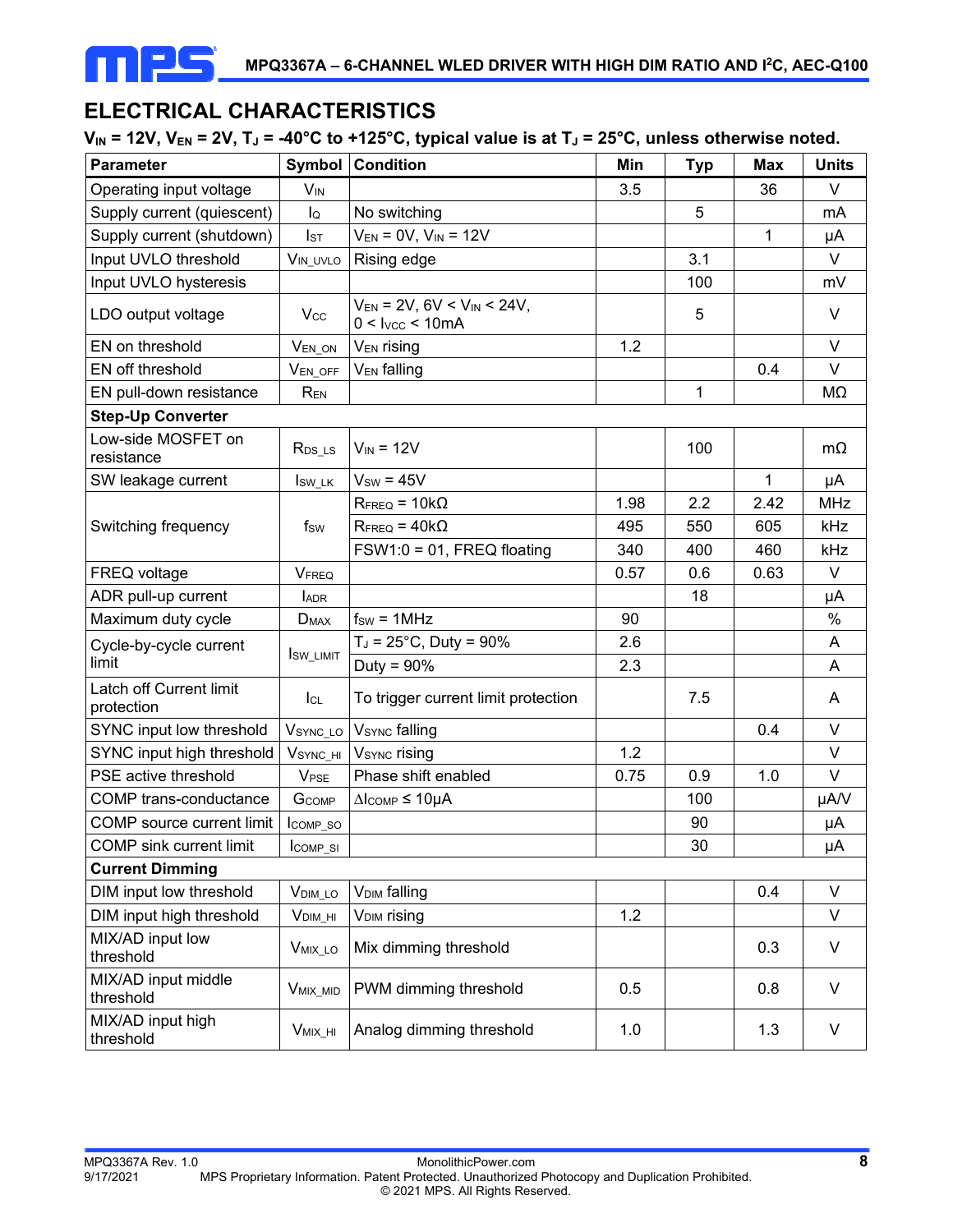

## **ELECTRICAL CHARACTERISTICS** *(continued)*

### $V_{IN}$  = 12V,  $V_{EN}$  = 2V,  $T_J$  = -40°C to +125°C, typical value is at  $T_J$  = 25°C, unless otherwise noted.

| <b>Parameter</b>                        | <b>Symbol</b>           | <b>Condition</b>                                                | Min    | <b>Typ</b>     | <b>Max</b> | <b>Units</b> |
|-----------------------------------------|-------------------------|-----------------------------------------------------------------|--------|----------------|------------|--------------|
| MIX/AD pull-up current                  | <b>I</b> <sub>MIX</sub> | MIX/AD pull-up current                                          |        | 18             |            | μA           |
| Mix dimming transfer point              |                         | $MIXTP = 0$                                                     |        | 25             |            | %            |
| Transfer point hysteresis               |                         |                                                                 |        | 0.5            |            | $\%$         |
| Mix dimming output dimming<br>frequency | fміх                    | $MIXFR = 0$                                                     |        | 200            |            | Hz           |
| <b>LED Current Regulator</b>            |                         |                                                                 |        |                |            |              |
|                                         |                         | $I_{LED} = 20mA$                                                |        | 350            |            | mV           |
| LEDx regulation voltage                 | <b>V<sub>HD</sub></b>   | $I_{LED} = 100mA$                                               |        | 850            | 1000       | mV           |
|                                         |                         | $I_{LED} = 20mA$                                                | $-2.5$ |                | $+2.5$     | $\%$         |
| Current matching (5)                    |                         | $I_{LED} = 100mA$                                               | $-2.5$ |                | $+2.5$     | $\%$         |
| <b>ISET</b> voltage                     | <b>VISET</b>            |                                                                 |        | 1.2            |            | $\vee$       |
|                                         |                         | $R_{\text{ISET}} = 24.9 \text{k}\Omega$ , T <sub>J</sub> = 25°C | 48.75  | 50             | 51.25      | mA           |
| <b>LED</b> current                      | <b>ILED</b>             | $I_{LED}$ = 1/50 x 50mA = 1mA                                   | 0.9    | 1.05           | 1.2        | mA           |
|                                         |                         | LED1 to LED6 enabled                                            |        | 60             |            | deg          |
| Phase shift degree                      |                         | LED1 to LED4 enabled                                            |        | 90             |            | deg          |
| <b>Protection</b>                       |                         |                                                                 |        |                |            |              |
| Over-voltage protection<br>threshold    | Vove                    |                                                                 | 1.9    | $\overline{2}$ | 2.1        | V            |
| <b>OVP</b> hysteresis                   |                         |                                                                 |        | 200            |            | mV           |
| <b>OVP UVLO threshold</b>               | VovP_uv                 | Step-up converter fails                                         |        | 100            |            | mV           |
| LEDx over-voltage threshold             | VLEDX_OV                | TH_S bits= 01                                                   |        | 5              |            | $\vee$       |
| LEDx over-voltage fault timer           |                         |                                                                 |        | 7.7            |            | ms           |
| <b>LEDx UVLO threshold</b>              | VLEDX_UV                |                                                                 |        | 100            |            | mV           |
| Thermal shutdown threshold              |                         | Rising edge                                                     |        | 170            |            | $^{\circ}C$  |
| (6)                                     | $T_{\textrm{ST}}$       | <b>Hysteresis</b>                                               |        | 20             |            | $^{\circ}C$  |
| SD pull-down current                    | $I_{SD}$                |                                                                 |        | 60             |            | μA           |
| SD voltage (respective to VIN)          | V <sub>SD-IN</sub>      | $V_{IN}$ = 12V, $V_{IN}$ - $V_{SD}$                             |        | 6              |            | V            |
| STH pull-up current                     | <b>I</b> sth            | STH pull-up current                                             |        | 18             |            | μA           |
| <sup>2</sup> C Interface                |                         |                                                                 |        |                |            |              |
| Input logic low                         | $V_{IL}$                |                                                                 |        |                | 0.4        | V            |
| Input logic high                        | V <sub>IH</sub>         |                                                                 | 1.2    |                |            | V            |
| Output logic low                        | Vol                     | $I_{LOAD} = 3mA$                                                |        |                | 0.4        | V            |
| SCL clock frequency (6)                 | $f_{\rm SCL}$           |                                                                 |        |                | 400        | kHz          |
| SCL high time (6)                       | t <sub>HIGH</sub>       |                                                                 | 0.6    |                |            | μs           |
| SCL low time (6)                        | t <sub>LOW</sub>        |                                                                 | 1.3    |                |            | μs           |
| Data set-up time (6)                    | tsu_dat                 |                                                                 | 100    |                |            | ns           |
| Data hold time (6)                      | t <sub>HD_DAT</sub>     |                                                                 | 0      |                | 0.9        | μs           |
| Set-up time for repeated start<br>(6)   | t <sub>su_sta</sub>     |                                                                 | 0.6    |                |            | $\mu s$      |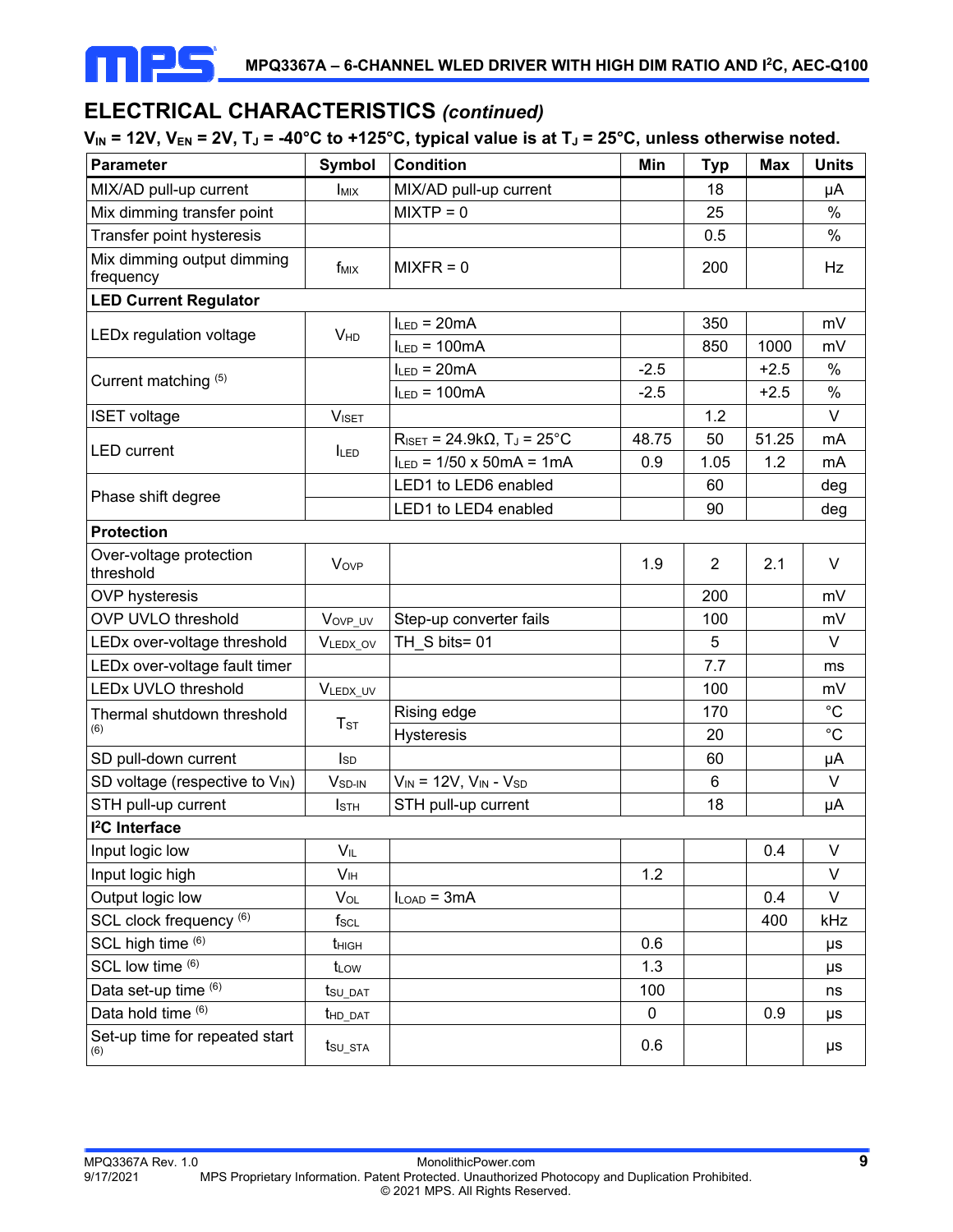

# **ELECTRICAL CHARACTERISTICS** *(continued)*

#### $V_{IN}$  = 12V,  $V_{EN}$  = 2V,  $T_J$  = -40°C to +125°C, typical value is at  $T_J$  = 25°C, unless otherwise noted.

| <b>Parameter</b>                                        | Symbol              | <b>Condition</b> | Min                   | Тур | Max | <b>Units</b> |
|---------------------------------------------------------|---------------------|------------------|-----------------------|-----|-----|--------------|
| Hold time for start $(6)$                               | t <sub>HD_STA</sub> |                  | 0.6                   |     |     | μs           |
| Bus free time between start and stop<br>condition $(6)$ | t <sub>BUF</sub>    |                  | 1.3                   |     |     | ms           |
| Set-up time for stop condition $(6)$                    | $t_{\text{SU STO}}$ |                  | 0.6                   |     |     | μs           |
| Rising time of SCL and SDA $(6)$                        | tR                  |                  | $20 + 0.1$<br>$x C_B$ |     | 300 | ns           |
| Falling time of SCL and SDA (6)                         | tF                  |                  | $20 + 0.1$<br>$x C_B$ |     | 300 | ns           |
| Pulse-width of suppressed spike (6)                     | tsp                 |                  | $\mathbf{0}$          |     | 50  | ns           |
| Capacitance bus for each bus line (6)                   | $C_B$               |                  |                       |     | 400 | pF           |

#### **Notes:**

5) Matching is defined as the difference of the maximum to minimum current divided by 2 times the average current.

6) Not tested in production. Guaranteed by characterization.

# **I 2C-COMPATIBLE INTERFACE TIMING DIAGRAM**



Sr = Repeated Start Condition

P = Stop Condition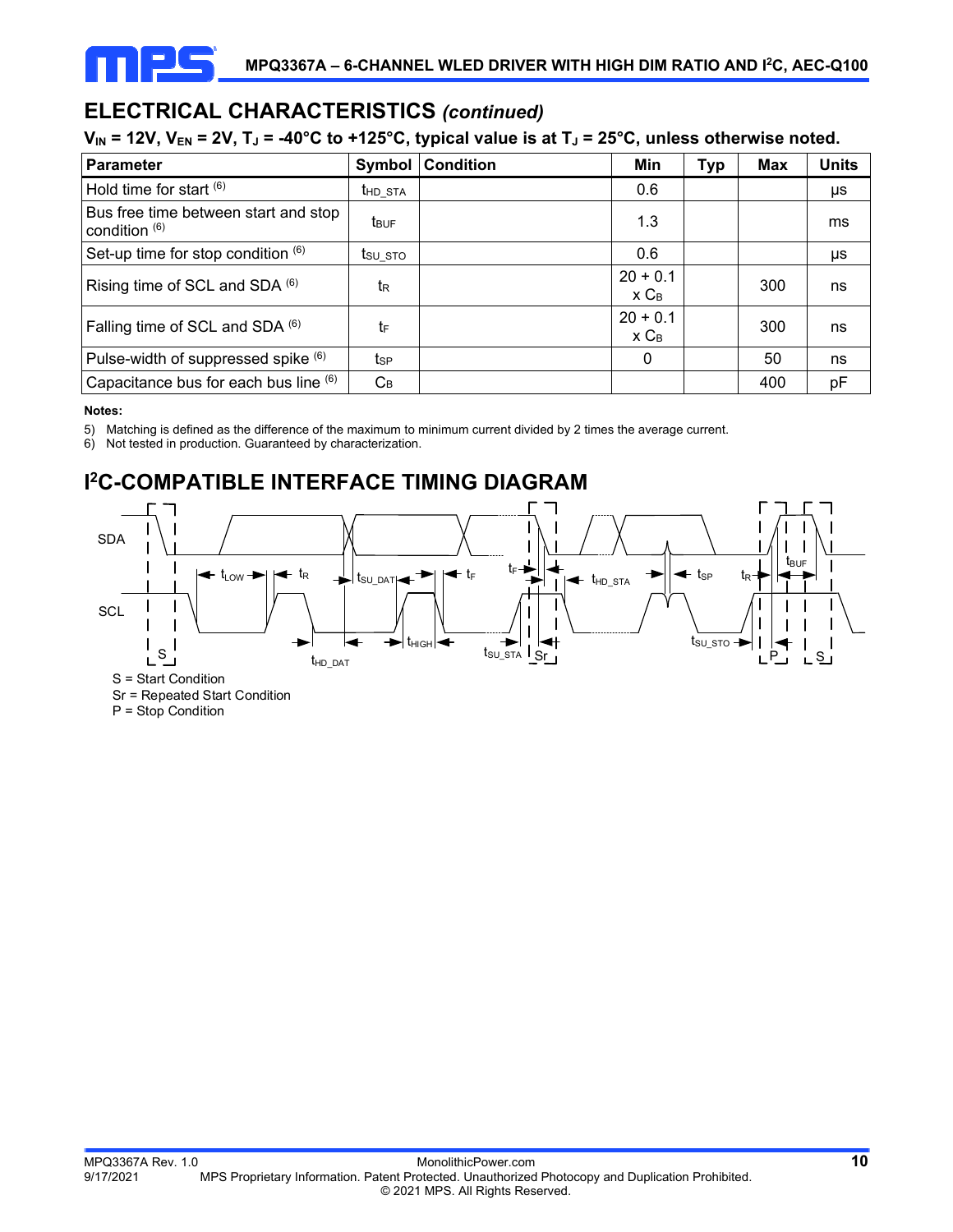## **TYPICAL PERFORMANCE CHARACTERISTICS**

 $V_{IN}$  = 12V, L = 22µH, LED = 6P12S,  $f_{SW}$  = 650kHz,  $I_{SET}$  = 50mA,  $T_A$  = 25°C, unless otherwise noted.













**PWM Dimming**   $f_{\text{PWM}} = 20$ kHz,  $D_{\text{PWM}} = 50\%$ 

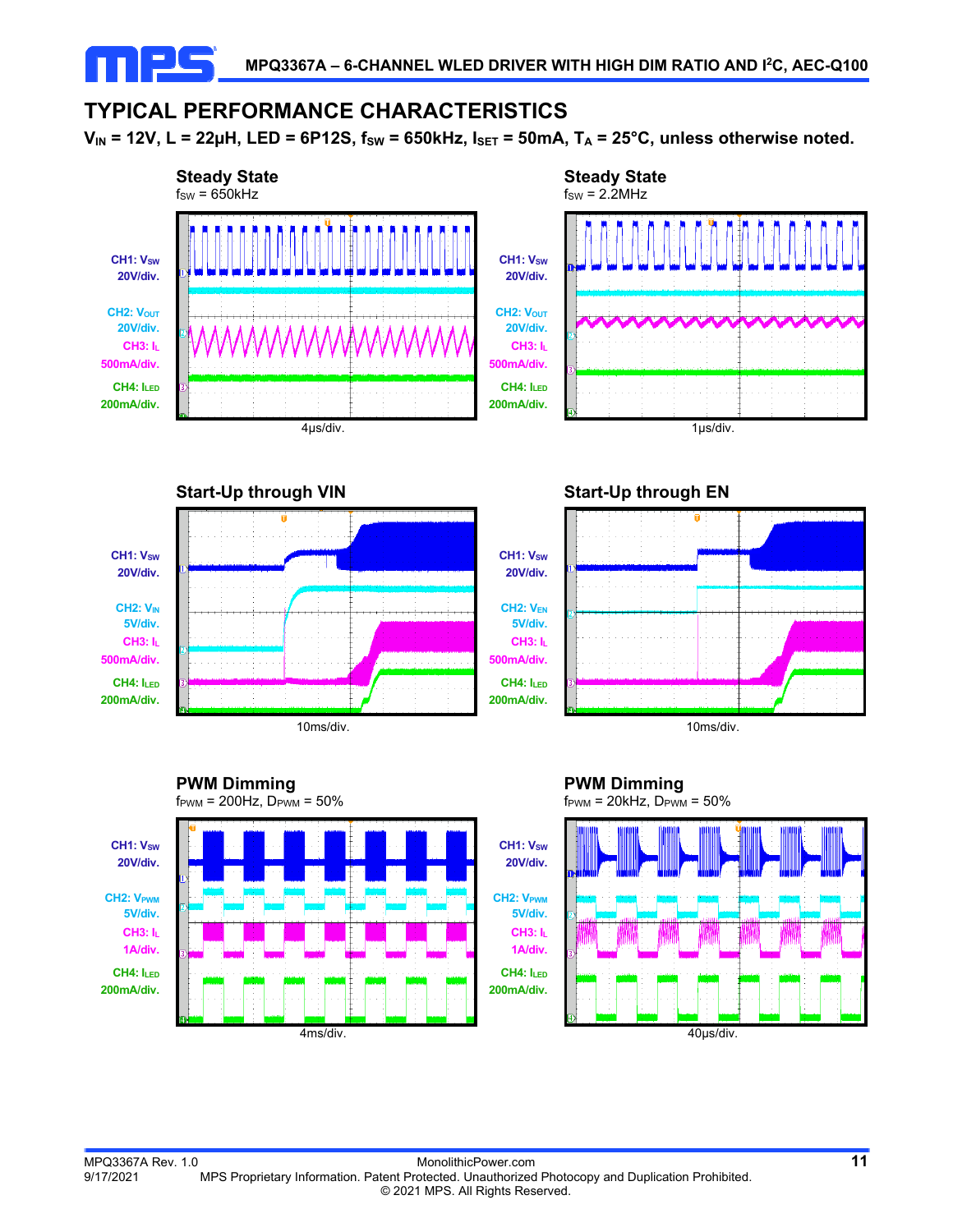# **TYPICAL PERFORMANCE CHARACTERISTICS** *(continued)*

 $V_{IN}$  = 12V, L = 22µH, LED = 6P12S,  $f_{SW}$  = 650kHz,  $I_{SET}$  = 50mA,  $T_A$  = 25°C, unless otherwise noted.



 **Mix Dimming** 

 $f_{\text{PWM}} = f_{\text{(ILED)}} = 200 \text{Hz}$ ,  $D_{\text{PWM}} = 10\%$ , TP=25%



## **Phase Shift Function**

 $f_{\text{PWM}} = 200$ Hz, PWM dimming, 6-channel



**PWM Dimming**   $f_{\text{PWM}} = 100 \text{Hz}$ ,  $D_{\text{PWM}} = 0.005\%$ 



**Mix Dimming** 

 $f_{\text{PWM}} = 200 \text{Hz}, f_{(\text{ILED})} = 23 \text{kHz}, D_{\text{PWM}} = 10\%,$ TP=25%



#### **Frequency Spread Spectrum**  1/100 of switching frequency

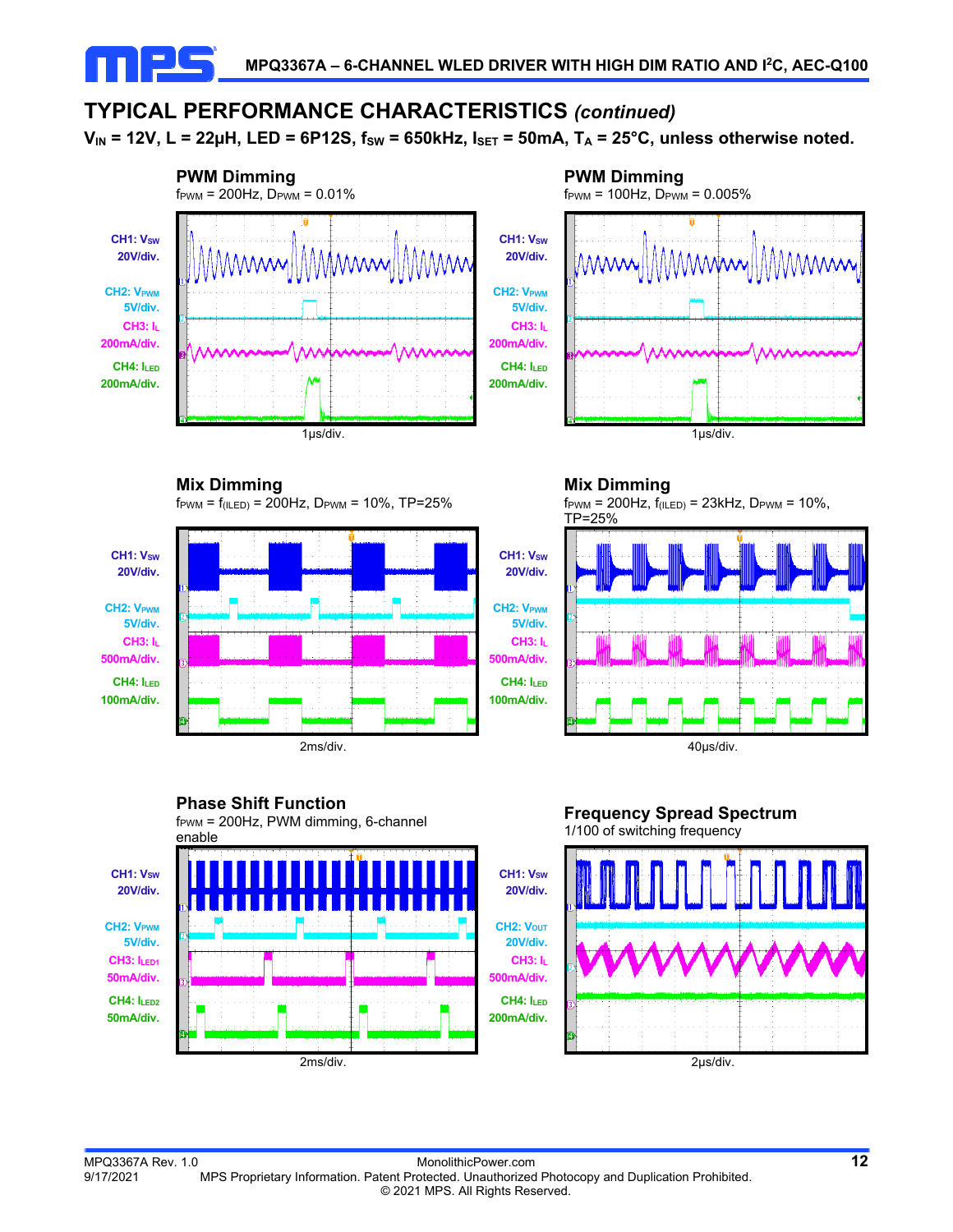# **TYPICAL PERFORMANCE CHARACTERISTICS** *(continued)*

 $V_{IN}$  = 12V, L = 22µH, LED = 6P12S,  $f_{SW}$  = 650kHz,  $I_{SET}$  = 50mA,  $T_A$  = 25°C, unless otherwise noted.









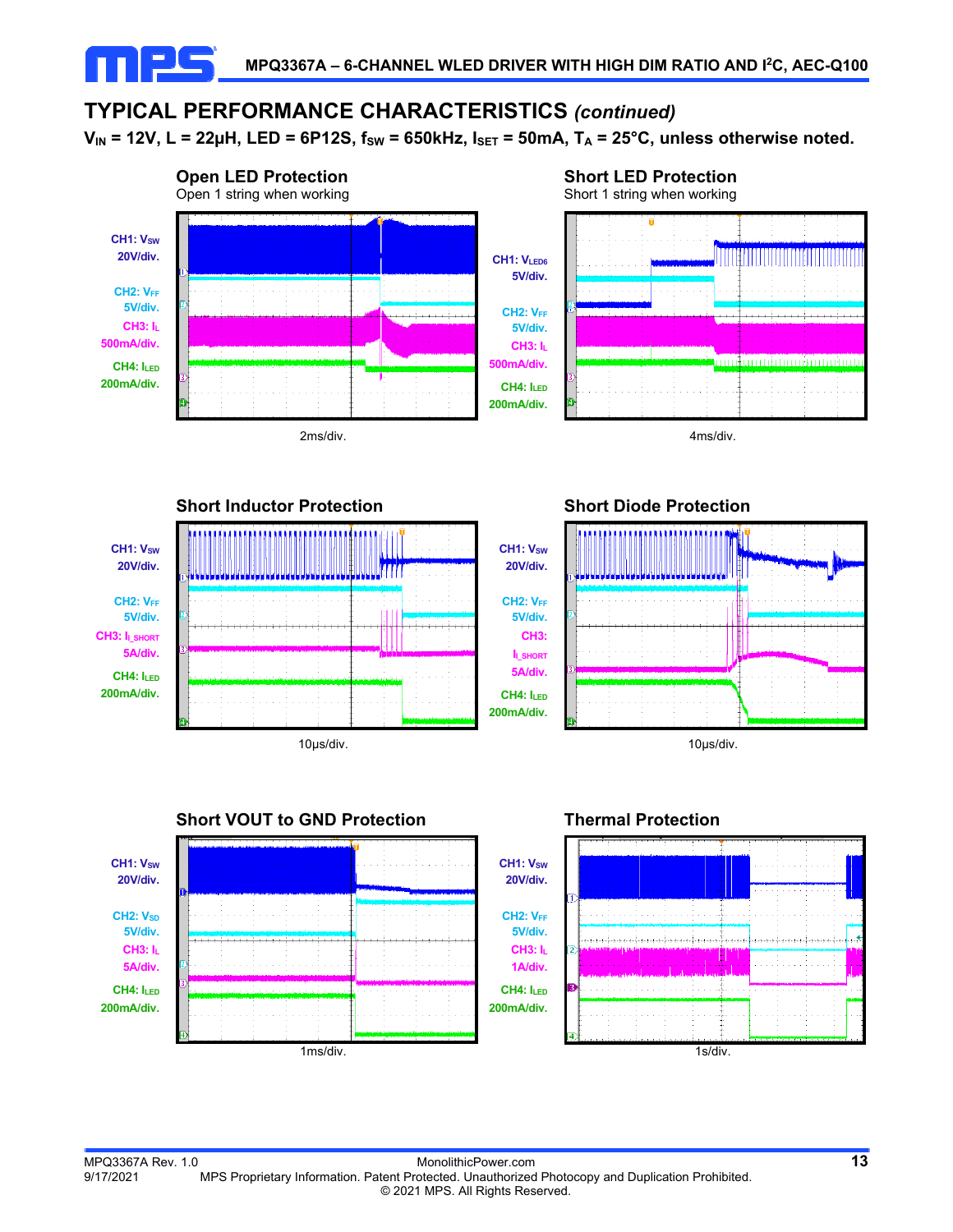

## **FUNCTIONAL BLOCK DIAGRAM**



**Figure 1: Functional Block Diagram**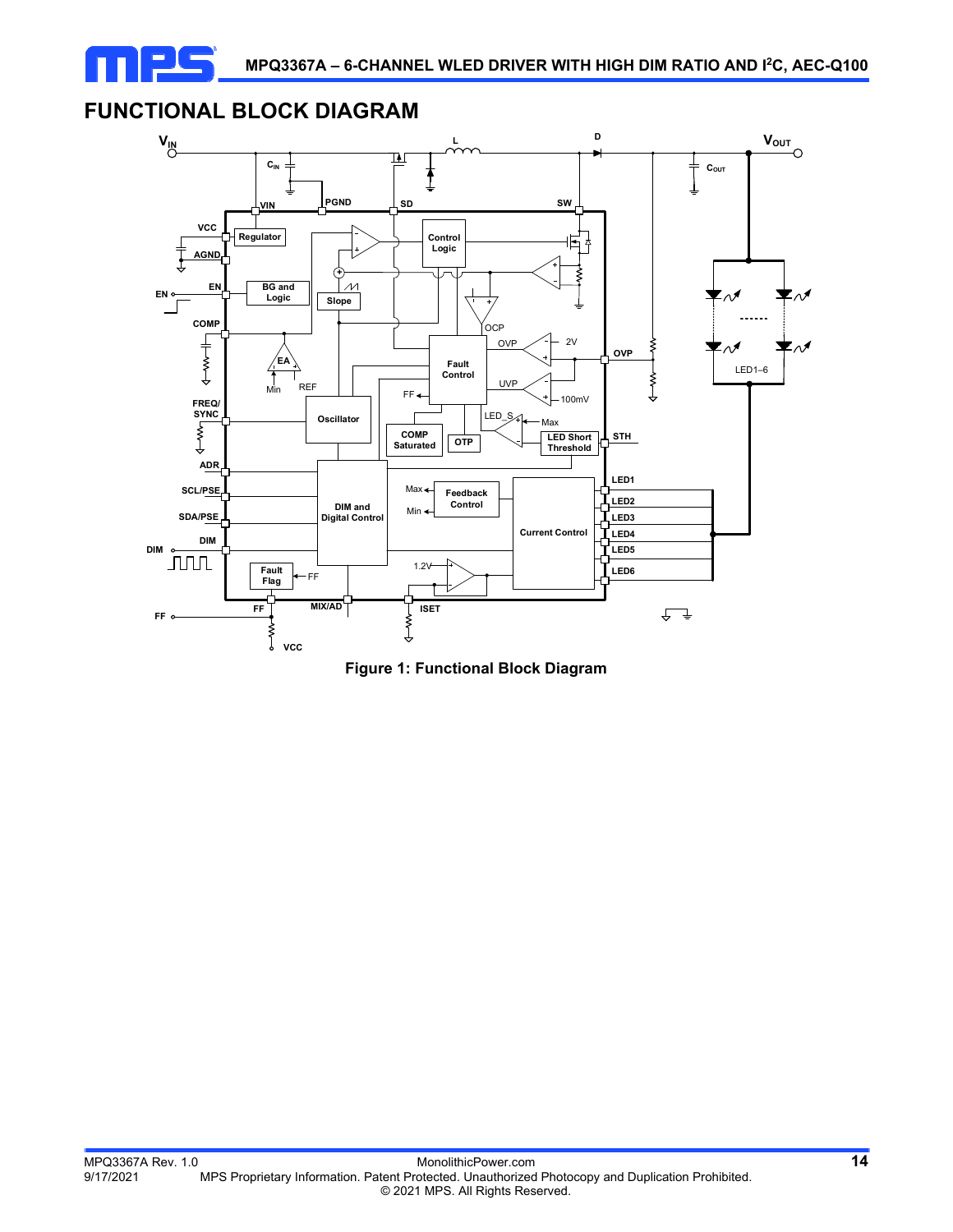

## **OPERATION**

The MPQ3367A is a configurable, constantfrequency, peak current mode step-up converter with up to 6 channels of regulated current sources to drive an array of white LEDs.

#### **Internal 5V Regulator**

The MPQ3367A includes an internal linear regulator (VCC). When  $V_{IN}$  exceeds 6V, this regulator outputs a 5V power supply to the internal MOSFET switch gate driver and the internal control circuitry. The VCC voltage  $(V_{\text{CC}})$ drops to 0V when the chip shuts down. The chip remains disabled until  $V_{CC}$  exceeds the under-voltage lockout (UVLO) threshold.

#### **System Start-Up**

When enabled, the MPQ3367A checks the topology connection. The IC draws current from SD to turn on the input disconnect PMOS (if this PMOS is used). After a 500μs delay, the IC monitors the OVP pin to see if the output is shorted to GND. If the OVP voltage is below 100mV, the IC is disabled, and it latches off. The MPQ3367A then continues to check other safety limits (e.g. LED open, over-voltage protection). If all protection tests pass, the IC starts boosting the step-up converter.

The recommended start-up sequence is listed below:

- 1. VIN
- 2. EN
- 3.  $I^2C$  (optional)
- 4. PWM dimming signal

#### **Step-Up Converter**

The MPQ3367A employs peak current mode control to regulate the output power. At the beginning of each switching cycle, the internal clock turns on the internal N-channel MOSFET. In normal operation, the minimum turn-on time is about 100ns. A stabilizing ramp is added to the output of the current-sense amplifier to prevent sub-harmonic oscillations for duty cycles exceeding 50%. This result is fed into the PWM comparator. When the summed voltage reaches the output voltage of the error amplifier, the internal MOSFET turns off.

The output voltage of the internal error amplifier is an amplified signal of the difference between

the reference voltage  $(V_{REF})$  and the feedback voltage  $(V_{FB})$ . The converter automatically chooses the lowest active LEDx pin voltage to provide a sufficient output voltage to power all the LED arrays.

If  $V_{FB}$  drops below  $V_{REF}$ , the output of the error amplifier increases. Then more current flows through the MOSFET, which increases the power delivered to the output. This forms a closed loop that regulates the output voltage.

During light-load operation (e.g. when  $V_{\text{OUT}}$  is almost equal to  $V_{\text{IN}}$ ), the switching frequency will be stretched down.

#### **Dimming Control**

The MPQ3367A provides analog, PWM, and mix dimming methods. The dimming mode can be set with the  $I^2C$ , or by connecting a different resistor at MIX/AD. The MIX/AD voltage can be calculated with Equation (1):

V <sub>MIX/AD</sub> (mV) = 18 (μA) x R <sub>MIX/AD</sub> (kΩ) (1)

Where V  $_{MIX/AD}$  is the MIX/AD voltage and  $R_{MIX/AD}$  is the MIX/AD resistor.

#### *Mix Dimming Mode*

The MPQ3367A works in mix dimming mode with a 25% or 12.5% transfer point (selected through the internal register).

The first method is to connect a resistor and set MIX/AD to a low level (<0.3V).

The second method is to float MIX/AD, and set the internal mode selection register (MODE1:0) to 00 through the I<sup>2</sup>C.

A PWM dimming signal is applied to DIM. When the dimming duty exceeds 25%, the device uses analog dimming, and the LED current amplitude follows the PWM duty.

When the dimming duty is below 25%, the device uses PWM dimming (see Figure 2 on page 16). The LED current amplitude remains at 1/4 of the full-scale current, and the output dimming duty is 4 times the duty of the input PWM signal.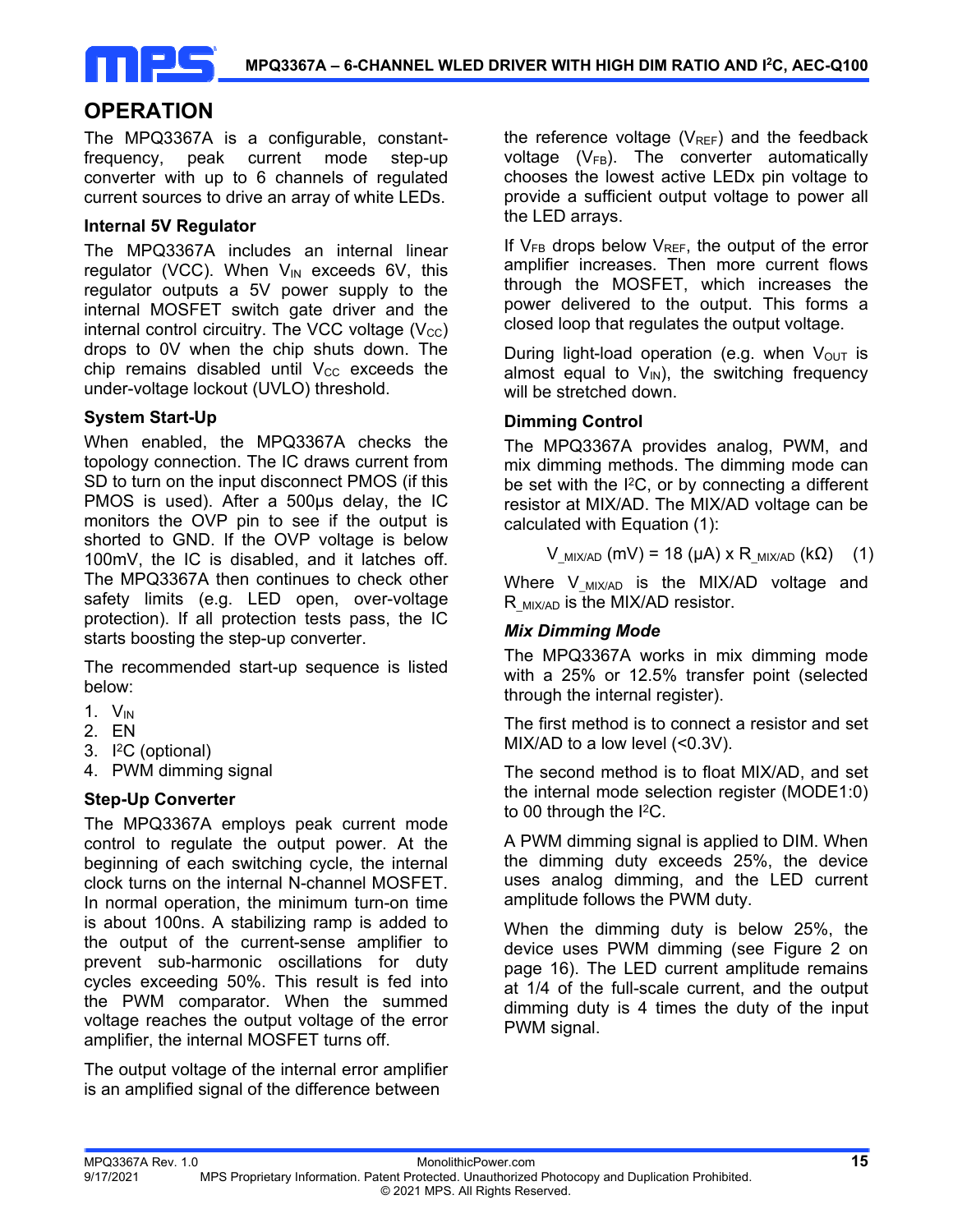



**Figure 2: Mix Dimming with 25% Transfer Point** 

There are two options for the output dimming frequency when the device uses mix dimming: 200Hz (default), or 23kHz (no audible noise, but larger minimum dimming duty). The output dimming frequency is not related to the input PWM dimming frequency. The output dimming frequency is selected with the mix dimming output frequency selection bit through the I2C. This function eliminates audible noise and improves the dimming performance when there is a small dimming ratio.

#### *Direct PWM Dimming Mode*

Connect a resistor to set MIX/AD to a middle level (0.5V to 0.8V), or float MIX/AD and set the internal mode selection register (MODE1:0) to 01 through the I2C.

When a PWM signal is applied to DIM, the amplitude of the LED current remains at the LED full-scale current, and the LED current is chopped by the input PWM signal. The LED current duty follows the PWM input duty, and the LED current frequency is the same as the PWM input.

#### *Analog Dimming Mode*

Connect a resistor to set MIX/AD to a high level (1V to 1.3V), or float MIX/AD and set the internal mode selection register (MODE1:0) to 10 through the I<sup>2</sup>C.

The PWM input signal is calculated by an internal counter. The amplitude of the LED current is equal to  $I_{\text{SET}}$  x  $D_{\text{DIM}}$ , where  $I_{\text{SET}}$  is the full-scale LED current, and  $D_{\text{DIM}}$  is the duty of the input PWM signal.

Analog dimming supports a 200:1 dimming ratio.

#### *Deep Dimming Ratio for PWM Dimming*

When the output dimming on time is shorter than 7 $\mu$ s, V<sub>OUT</sub> is regulated to be 93% of the OVP voltage (see Figure 3).



#### **Figure 3: Deep Dimming Ratio for PWM Dimming**

#### **Unused LED Channel Setting**

If an unused LEDx pin is connected to GND, the MPQ3367A can automatically detect it and remove it from the control loop during start-up. For example, if five strings are used, connect the LED6 pin to GND. If four strings are used, connect the LED5 and LED6 pins to GND.

The MPQ3367A can also disable the unused string via internal register (CH2:0), described in greater detail below:

- $\bullet$  CH2:0 = 000: All 6 channels are in use
- CH2:0 = 001: LED1~5 are in use
- $\bullet$  CH2:0 = 010: LED1~4 are in use
- CH2:0 = 011: LED1 $\sim$ 3 are in use
- CH2:0 = 100: LED1~2 are in use
- CH2:0 = 101: LED1 is in use

#### **Phase Shift Function**

To reduce inrush current and eliminate audible noise during PWM dimming, the MPQ3367A employs a phase shift function.

Two methods can be used to enable the phase shift function. The first method is to connect SCL/PSE and SDA/PSE together, and set them between 0.75V and 1V. The second method is to set the internal register PSE bit to 1 through the  $12C$ .

The LED channels' current source are phase shifted when the IC employs PWM dimming. The shifted phase depends on how many LED channels are in use.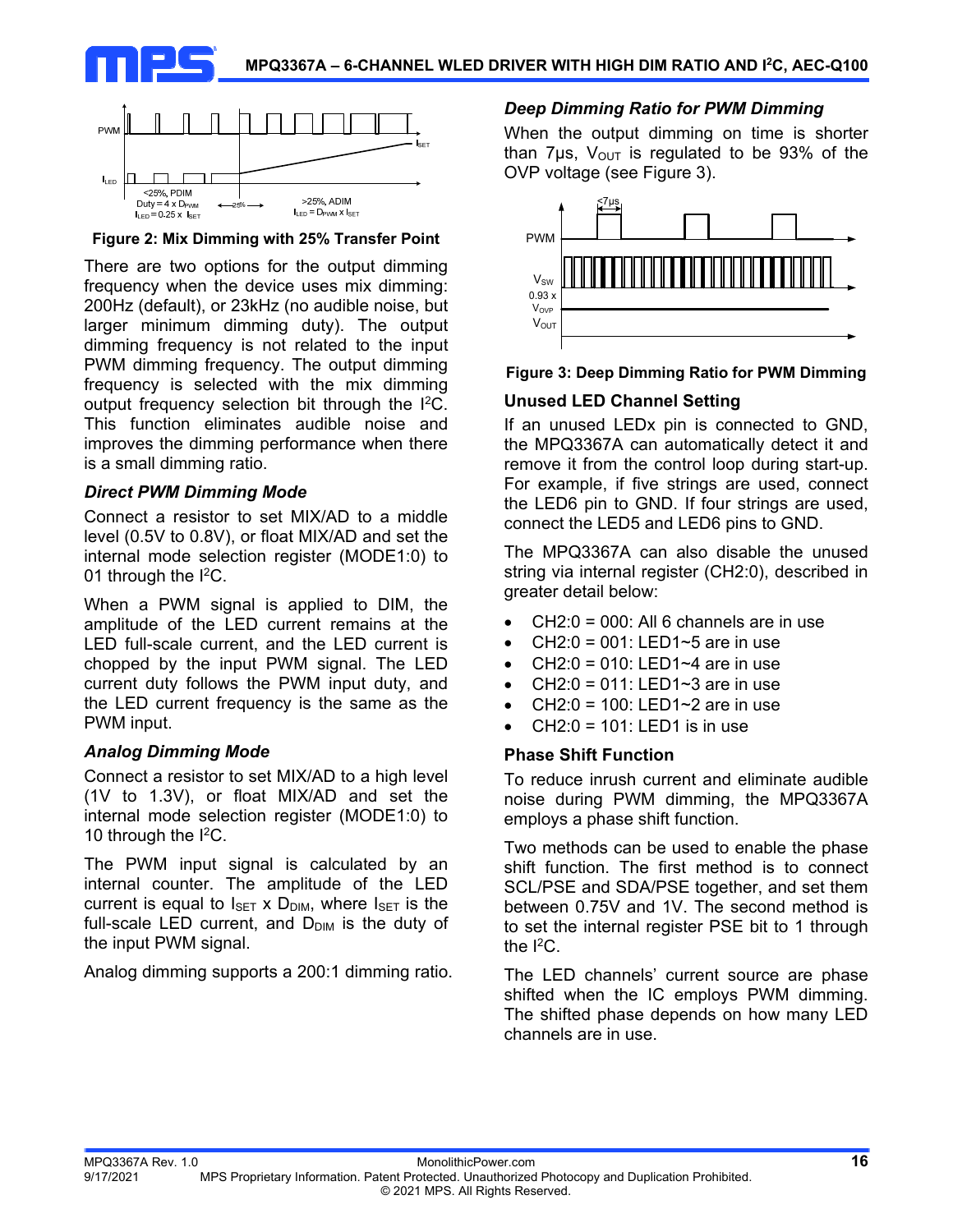The phase shift can be calculated with Equation (2):

$$
Phase(^{\circ}) = \frac{360}{n} (^{\circ})
$$
 (2)

Where n is the number of LED channels being used. For example, if all six channels are in use, the shifted phase is 60°. LED1 directly follows the internal calculated PWM signal PWMI, and LED2 lags 60° behind (see Figure 4).



**Figure 4: Phase Shift with 6 Channels** 

Figure 5 shows the phase shift function when four channels are enabled. In this case, the phase shift is 90°.



**Figure 5: Phase Shift with 4 Channels** 

In phase shift operation, the channels must be disabled in descending order of channel number. For example, if three strings are employed in an application, then channels 6, 5, and 4 are disabled.

It is not recommended to tie two channels to 1 LED string when the phase shift function is enabled.

## **Frequency Spread Spectrum**

The MPQ3367A uses switching frequency jitter to spread the switching frequency spectrum. This reduces the spectrum spike around the switching frequency and its harmonic frequencies.

The frequency jitter range is selected by the FSPR bit.

- When  $FSPR = 0$  (default), the frequency jitter range is 1/10 of the switching frequency.
- When FSPR = 1, the frequency jitter range is 1/16 of the switching frequency.

The modulation frequency is selected by the FSPMF1:0 bits.

- When FSPMF1:0 = 00, the modulation frequency is 1/100 of the switching frequency.
- When FSPMF1:0 = 01, the modulation frequency is 1/150 of the switching frequency.
- When FSPMF1:0 = 10, the modulation frequency is 1/200 of the switching frequency.
- When FSPMF1:0 = 11 (default), this function is disabled.

## **Protections**

The MPQ3367A provides open LED protection, short LED protection, short LEDx to GND protection, over-current protection, short VOUT to GND protection, and thermal protection. Once the protection is triggered, FF is pulled to GND, and the corresponding fault bit is set to 1. After the IC recovers from a protection, FF is pulled high with a 750μs delay.

## *Open LED Protection*

Open string protection is achieved by detecting the voltage on the OVP pin and LEDx pins. If one string is open during normal operation, the respective LEDx voltage is low to ground, and the IC keeps charging the output voltage until it reaches the over-voltage protection threshold.

If over-voltage protection (OVP) has been triggered, the chip stops switching and marks off the fault string which has a LEDx pin voltage below 100mV. The remaining LED strings force the output voltage back into normal regulation. The string with the largest voltage drop determines the output regulation value. Every 500μs, the string that was marked off sends a 10μs pulse current to check whether the open fault is removed. This means that open string protection is recoverable.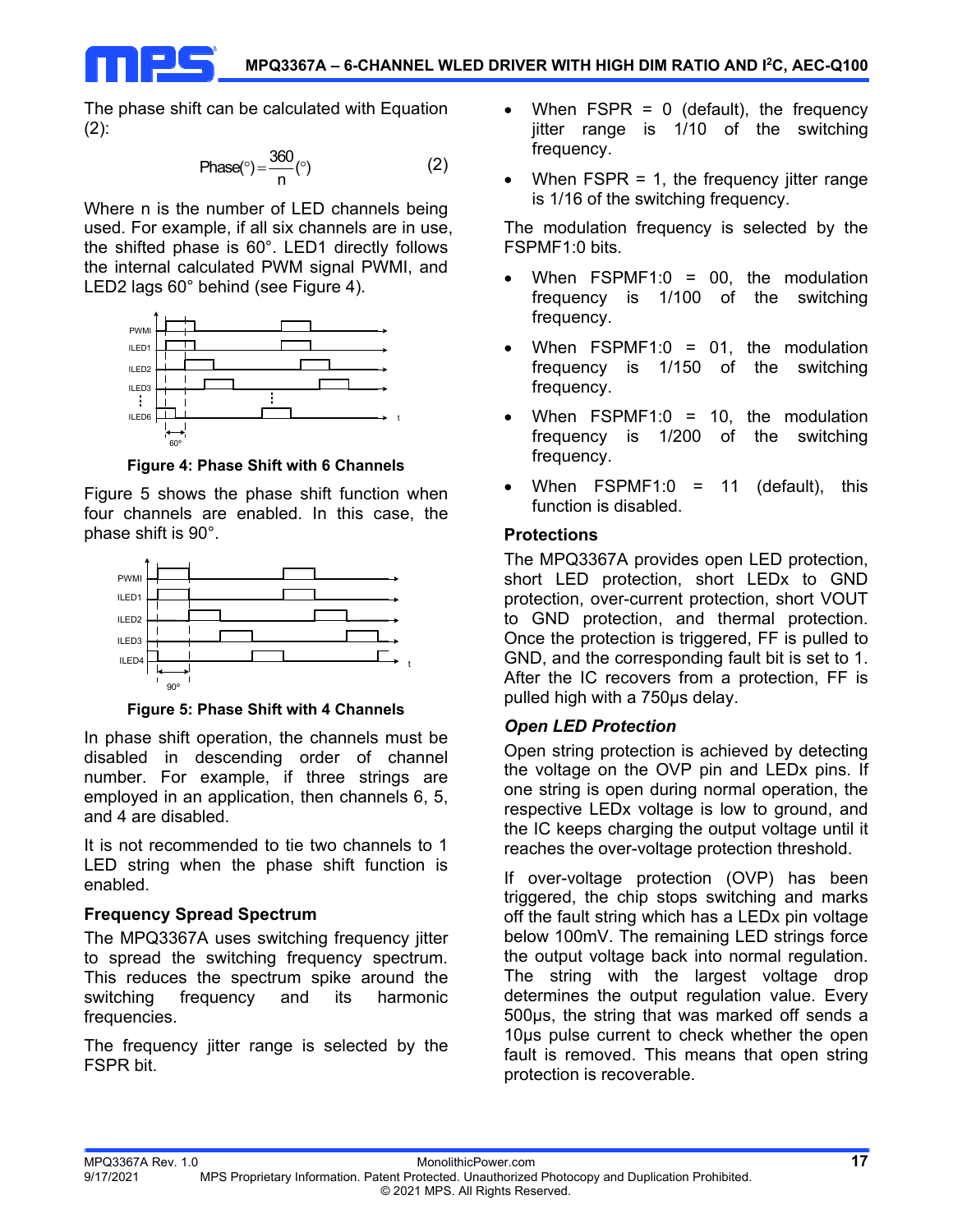

#### *Short String Protection*

The MPQ3367A monitors the LEDx voltages to determine whether a short string fault has occurred. If one or more strings are shorted, the shorted LEDx pins tolerate the high voltage stress. If an LEDx voltage exceeds the short protection threshold, an internal counter starts.

If the fault condition lasts for 7.7ms ( $D_{PWM}$  = 100%), the fault string is marked off. Once a string is marked off, it disconnects from the output voltage loop until the short condition is removed.

Two methods can set the short protection threshold. The first method is to connect a resistor on the STH pin. STH outputs an 18μA current source. The short protection threshold is 10 times the voltage on STH. The threshold can be calculated with Equation (3):

$$
V_{\text{STH\_TH}}(V) = 0.18 \times R_{\text{STH}}(k\Omega)
$$
 (3)

The second method is to set the internal register (TH\_S1:0) when STH is floating.

If all LEDx voltages exceed the threshold for 480ms ( $D_{\text{PWM}}$  = 100%), all strings are marked off. The IC remains on standby mode until the strings are released from the short condition. Enable or disable this function through SEN.

Every 500μs, the string that was marked off sends a 10μs pulse current to check if the short fault is removed. This means that short string protection is recoverable.

## *Short LEDx to GND Protection*

If LEDx is shorted to GND, the COMP voltage increases and saturates. If COMP is saturated for 40ms, a protection is triggered. FF pulls low, and SD pulls high to turn off the external Pchannel MOSFET. Then the IC latches off.

## *Short VOUT to GND Protection*

When VOUT is shorted to GND, the output voltage decreases. If the voltage on the OVP pin reaches the under-voltage lockout (UVLO) threshold for 10μs, the protection is triggered. SD pulls high to turn off the external P-channel MOSFET. VOUT disconnects from VIN, and the IC latches off.

### *Cycle-by-Cycle Current Limit*

To prevent the external components from exceeding the current stress rating, the IC has cycle-by-cycle current limit protection. When the current exceeds the current limit value, the internal low side MOSFET turns off until the next clock cycle.

#### *Latch-Off Current Limit Protection*

The device can be damaged by extreme conditions, such as an inductor or diode short to GND. To avoid this, the MPQ3367A provides latch-off current limit protection. If the current flowing through the internal MOSFET reaches 7.5A, and lasts for 5 switching cycles, current limit protection is triggered.

#### **Thermal Protection**

To prevent the IC from operating at exceedingly high temperatures, the MPQ3367A implements thermal protection by detecting the silicon die temperature.

#### *Over-Temperature LED Current Decrement*

If the die temperature exceeds 140°C, the MPQ3367A automatically decreases the LED current amplitude (see Figure 6).



#### **Figure 6: ILED Decreases with Temperature**

This function is enabled by the overtemperature current decrement bit (OTID).

- $\bullet$  When OTID = 0, the over-temperature current decrement is disabled.
- $\bullet$  When OTID = 1 (default), the overtemperature current decrement is enabled.

#### *Thermal Shutdown*

If the die temperature exceeds the upper threshold  $(T<sub>ST</sub>)$ , the IC shuts down. When the temperature drops below the lower threshold, the IC recovers. The typical hysteresis value is 20°C.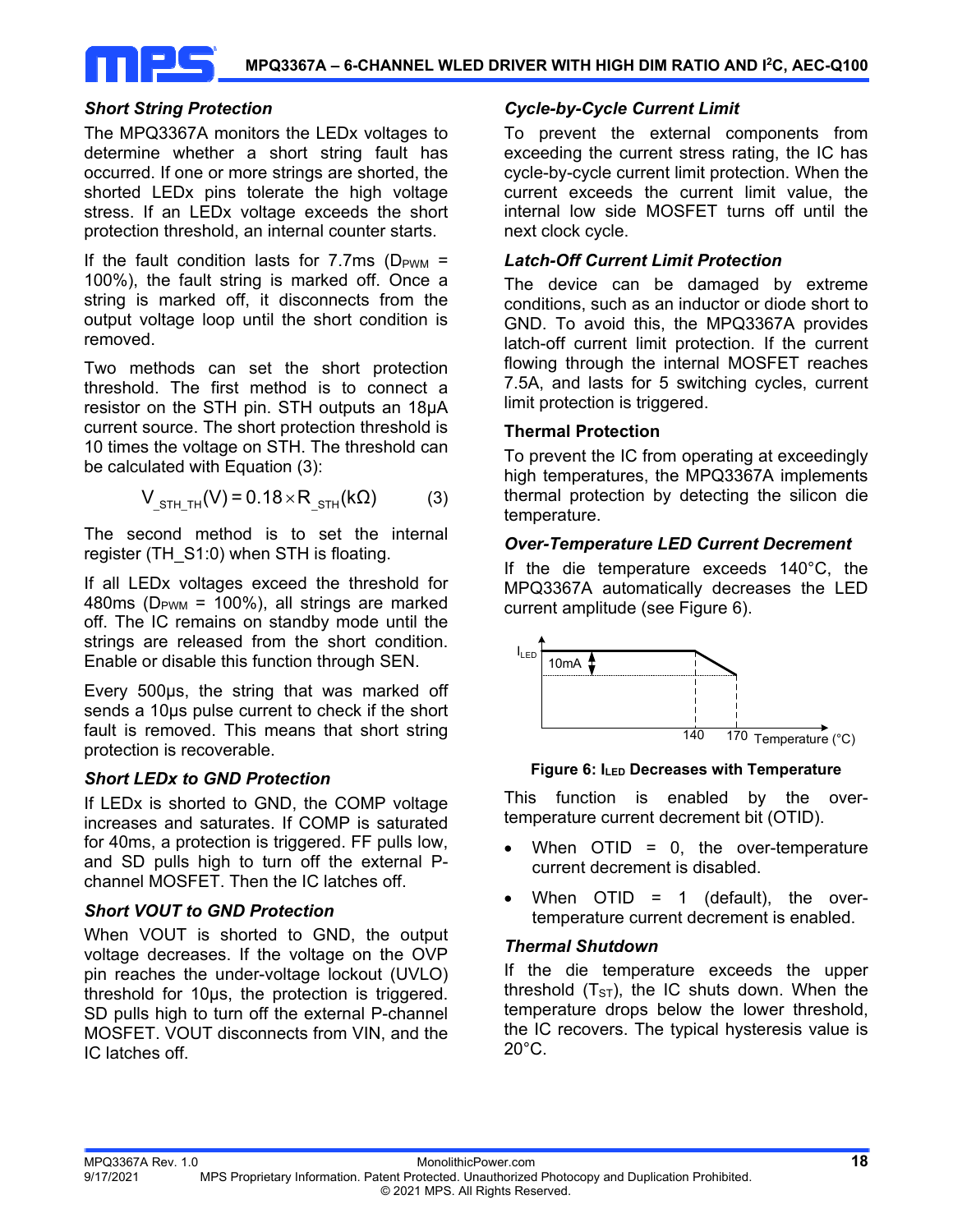

#### **I 2 C Interface**

#### *I 2 C Chip Address*

The 7-bit MSB device address is 0x38~0x3A. This address can be selected through the ADR pin. When the ADR pin is floating, the IC address is 0x38. When ADR < 0.4V, the IC address is 0x3A. When ADR is between 0.4V and 1.4V, the IC address is 0x39. The ADR pin's pull-up current is 18µA.After the start condition, the I2C-compatible master sends a 7-

bit address followed by an eighth read (1) or write (0) bit.

Figure 7 shows an I2C-compatible device address.

|--|--|--|--|--|--|

#### **Figure 7: I2C-Compatible Device Address**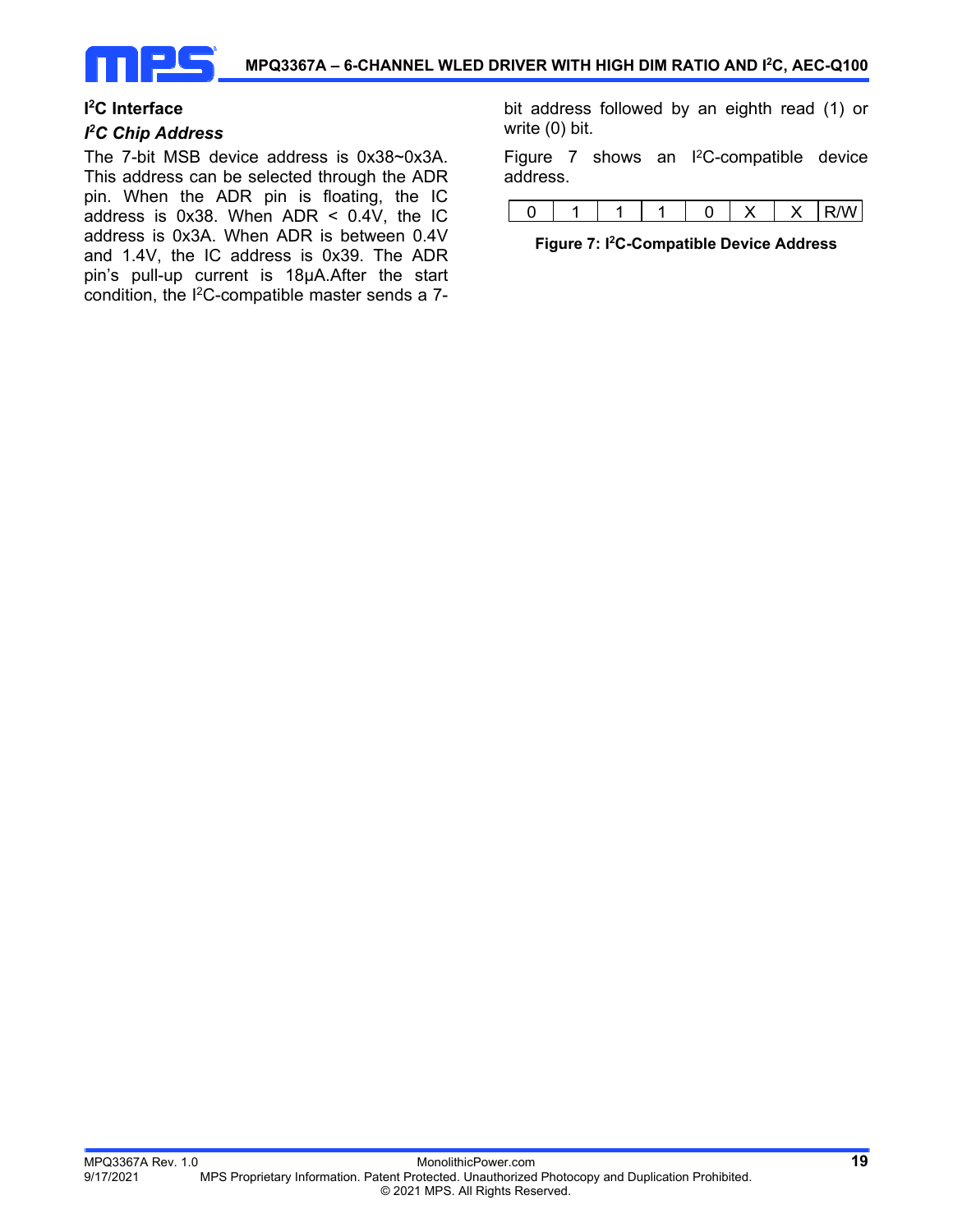# **REGISTER MAP**

If using the internal registers, float the corresponding pins.

| Add             | D7              | D6                | D5                | D4               | D <sub>3</sub>   | D <sub>2</sub>  | D1                | D <sub>0</sub>  |
|-----------------|-----------------|-------------------|-------------------|------------------|------------------|-----------------|-------------------|-----------------|
| 00h             | OTID            | MODE1             | MODE <sub>0</sub> | <b>MIXTP</b>     | <b>MIXFR</b>     | FSPMF1          | FSPMF0            | <b>FSPR</b>     |
| 01h             | <b>PSE</b>      | TH S1             | TH SO             | FSW <sub>1</sub> | FSW <sub>0</sub> | CH <sub>2</sub> | CH <sub>1</sub>   | CH <sub>0</sub> |
| 02 <sub>h</sub> | <b>SEN</b>      | <b>DISABLE IC</b> | FT LEDG           | FT OTP           | FT UVP           | FT OCP          | FТ<br><b>LEDS</b> | LEDO<br>FT      |
| 03h             | <b>RESERVED</b> | <b>RESERVED</b>   | ID5               | ID4              | ID3              | ID <sub>2</sub> | ID1               | ID <sub>0</sub> |

#### **Function Set Register 1**

| Addr: 0x00  |                 |               |                |                                                                                                                                                                                                                                              |  |  |
|-------------|-----------------|---------------|----------------|----------------------------------------------------------------------------------------------------------------------------------------------------------------------------------------------------------------------------------------------|--|--|
| <b>Bits</b> | <b>Bit Name</b> | <b>Access</b> | <b>Default</b> | <b>Description</b>                                                                                                                                                                                                                           |  |  |
| 7           | <b>OTID</b>     | R/W           | 1              | Over-temperature LED current decrement function enable bit.<br>0: Disabled<br>1: Enabled                                                                                                                                                     |  |  |
| 6:5         | <b>MODE</b>     | R/W           | 00             | Dimming mode selection bits. Float the MIX/AD pin if this register is<br>used.<br>00: Mix dimming<br>01: PWM dimming<br>10: Analog dimming<br>11: Reserved                                                                                   |  |  |
| 4           | <b>MIXTP</b>    | R/W           | 0              | Mix dimming transfer point selection bit.<br>0: 25% transfer point<br>1:12.5% transfer point                                                                                                                                                 |  |  |
| 3           | <b>MIXFR</b>    | R/W           | 0              | Mix dimming output frequency selection bit.<br>0:200Hz<br>1: 23kHz                                                                                                                                                                           |  |  |
| 2:1         | FSPMF1:0        | R/W           | 11             | Frequency spread spectrum modulation frequency selection bits.<br>00: 1/100 of the switching frequency<br>01: 1/150 of the switching frequency<br>10: 1/200 of the switching frequency<br>11: Disable the frequency spread spectrum function |  |  |
| $\Omega$    | <b>FSPR</b>     | R/W           | 0              | Frequency spread spectrum jitter range selection bit.<br>0: 1/10 of the central frequency<br>1: 1/16 of the central frequency                                                                                                                |  |  |

## **Function Set Register 2**

| Addr: 0x01  |                 |               |                |                                                                              |  |
|-------------|-----------------|---------------|----------------|------------------------------------------------------------------------------|--|
| <b>Bits</b> | <b>Bit Name</b> | <b>Access</b> | <b>Default</b> | <b>Description</b>                                                           |  |
|             | <b>PSE</b>      | R/W           | 0              | Phase shift enable bit.<br>0: Phase shift disabled<br>1: Phase shift enabled |  |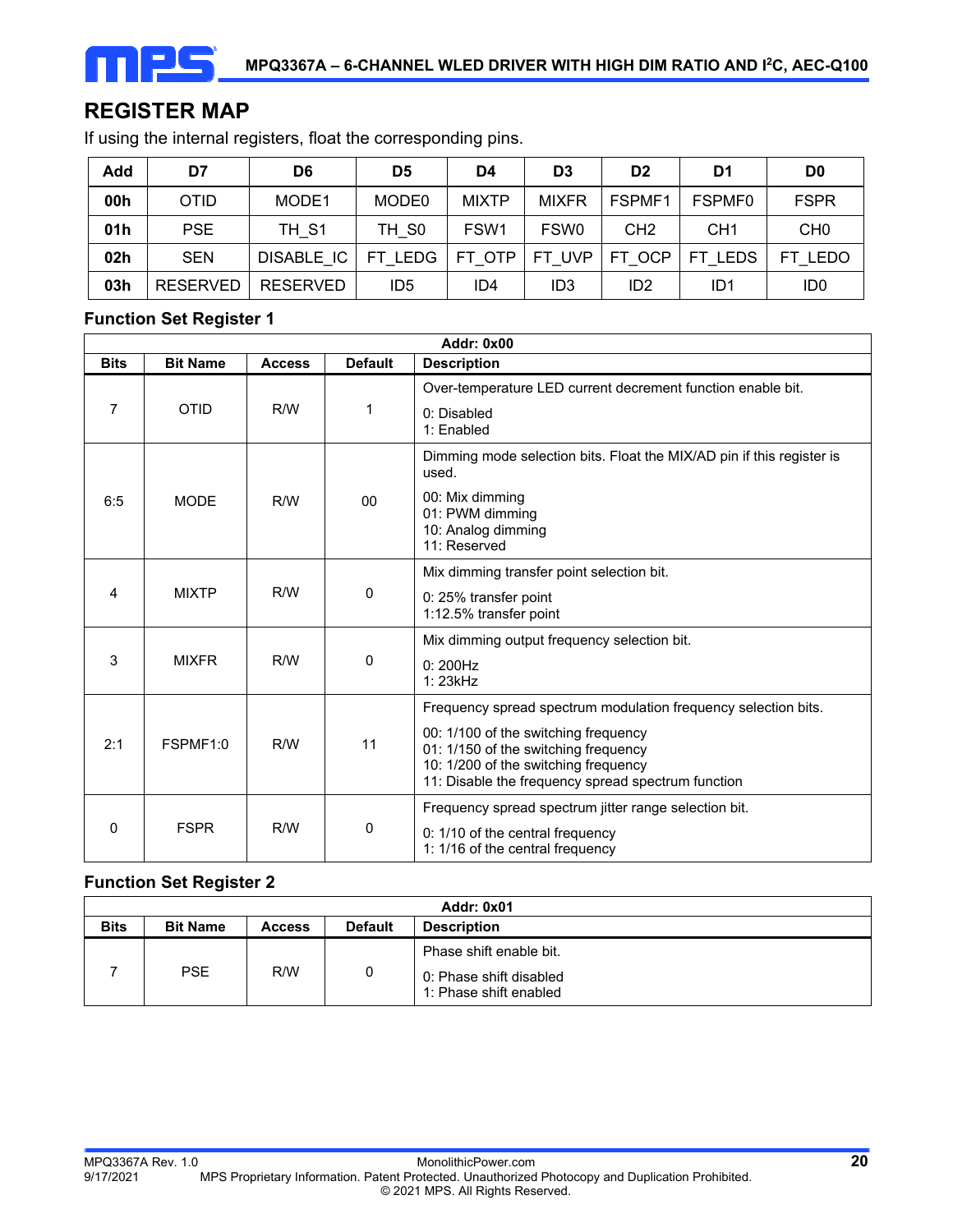

## **MPQ3367A – 6-CHANNEL WLED DRIVER WITH HIGH DIM RATIO AND I2C, AEC-Q100**

| 6:5 | TH_S1:0           | R/W | 01  | LED short protection threshold setting bits.<br>00:2.5V<br>01:5V<br>10:7.5V<br>11:10V                                                                                                                                               |
|-----|-------------------|-----|-----|-------------------------------------------------------------------------------------------------------------------------------------------------------------------------------------------------------------------------------------|
| 4:3 | <b>FSW1:0</b>     | R/W | 01  | Switching frequency setting bits. Float the FREQ/SYNC pin if this<br>register is used.<br>00: 200kHz<br>01: 400kHz<br>10:1MHz<br>11:2.2MHz                                                                                          |
| 2:0 | CH <sub>2:0</sub> | R/W | 000 | Channel selection bits.<br>000: All 6 channels are in use<br>001: LED1~5 are in use<br>010: LED1 $\sim$ 4 are in use<br>011: LED1 $\sim$ 3 are in use<br>100: LED1 $\sim$ 2 are in use<br>101: LED1 is in use<br>110, 111: Reserved |

## **Fault Register**

| <b>Addr: 0x02</b> |                                                                          |     |          |                                                                                                                                                     |  |  |  |
|-------------------|--------------------------------------------------------------------------|-----|----------|-----------------------------------------------------------------------------------------------------------------------------------------------------|--|--|--|
| <b>Bits</b>       | <b>Bit Name</b><br><b>Default</b><br><b>Description</b><br><b>Access</b> |     |          |                                                                                                                                                     |  |  |  |
|                   |                                                                          |     |          | Short all LED protection enable bit.                                                                                                                |  |  |  |
| 7                 | <b>SEN</b>                                                               | R/W | 0        | 0: Disabled<br>1: Enabled                                                                                                                           |  |  |  |
|                   |                                                                          |     |          | This bit disables the IC.                                                                                                                           |  |  |  |
| 6                 | DISABLE IC                                                               | R/W | $\Omega$ | 0: The IC is enabled<br>1: The IC is disabled                                                                                                       |  |  |  |
| 5                 |                                                                          | R   | 0        | LEDx short to GND protection fault indication bit. If a LEDx short fault<br>occurs, the fault bit is set to 1 until a power reset occurs.           |  |  |  |
|                   | FT LEDG                                                                  |     |          | 0: No LEDx short fault has occurred<br>1: An LEDx short fault has occurred                                                                          |  |  |  |
| 4                 | FT OTP                                                                   | R.  | 0        | Over-temperature protection (OTP) fault indication bit. If an OT fault<br>occurs, the fault bit is set to 1 until a readback or power reset occurs. |  |  |  |
|                   |                                                                          |     |          | The fault status latches off. If the fault is removed, it is reset to 0 after<br>this bit is read.                                                  |  |  |  |
|                   |                                                                          |     |          | 0: No OT fault has occurred<br>1: An OT fault has occurred                                                                                          |  |  |  |
| 3                 | FT UVP                                                                   | R   | 0        | Output under-voltage protection (UVP) fault indication bit. If a UV fault<br>occurs, the fault bit is set to 1 until a power reset occurs.          |  |  |  |
|                   |                                                                          |     |          | 0: No UV fault has occurred<br>1: A UV fault has occurred                                                                                           |  |  |  |
| $\mathcal{P}$     | FT OCP                                                                   | R.  | 0        | Over-current protection (OCP) fault indication bit. If an OC fault occurs,<br>the fault bit is set to 1 until a power reset occurs.                 |  |  |  |
|                   |                                                                          |     |          | 0: No OC fault has occurred<br>1: An OC fault has occurred                                                                                          |  |  |  |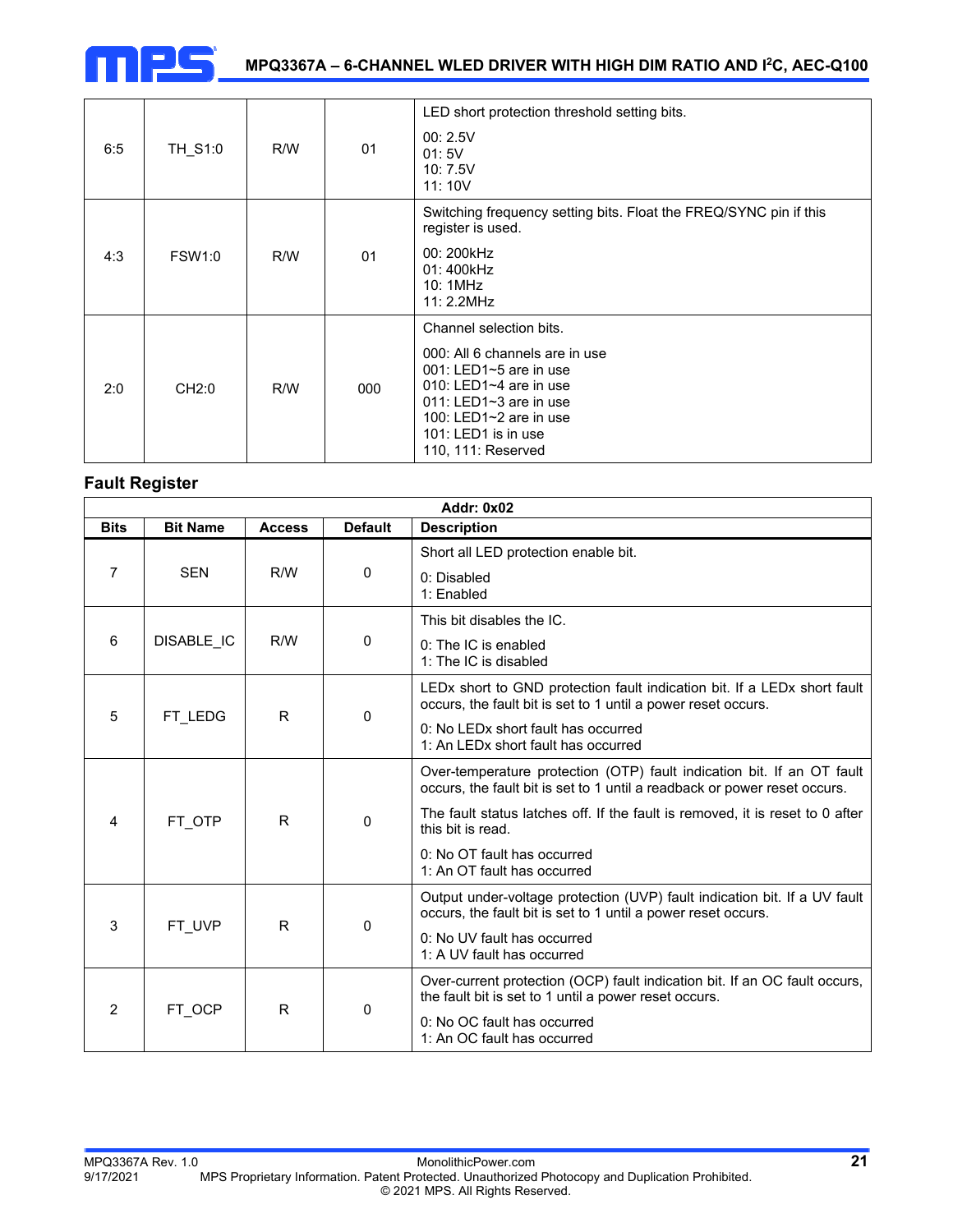

|          |         | R | $\mathbf{0}$ | LED short fault indication bit. If a current source short fault occurs, the<br>fault bit is set to 1 until a readback or power reset occurs. |
|----------|---------|---|--------------|----------------------------------------------------------------------------------------------------------------------------------------------|
|          | FT LEDS |   |              | The fault status latches off. If the fault is removed, it is reset to 0 after<br>this bit is read.                                           |
|          |         |   |              | 0: No LED current source short fault has occurred<br>1: An LED current source short fault has occurred                                       |
| $\Omega$ | FT LEDO | R | $\Omega$     | LED open fault indication bit. If an open fault occurs, the fault bit is set<br>to 1 until a readback or power reset occurs.                 |
|          |         |   |              | The fault status latches off. If the fault is removed, it is reset to 0 after<br>this bit is read.                                           |
|          |         |   |              | 0: No LED current source open fault has occurred<br>1: An LED current source open fault has occurred                                         |

#### **ID Register**

| <b>Addr: 0x03</b> |                 |                          |                          |                    |  |  |  |
|-------------------|-----------------|--------------------------|--------------------------|--------------------|--|--|--|
| <b>Bits</b>       | <b>Bit Name</b> | Access                   | <b>Default</b>           | <b>Description</b> |  |  |  |
| 7:6               | <b>RESERVED</b> | $\overline{\phantom{0}}$ | $\overline{\phantom{0}}$ | Reserved.          |  |  |  |
| 5:0               | ID7:0           |                          | 01100111                 | Device ID bits.    |  |  |  |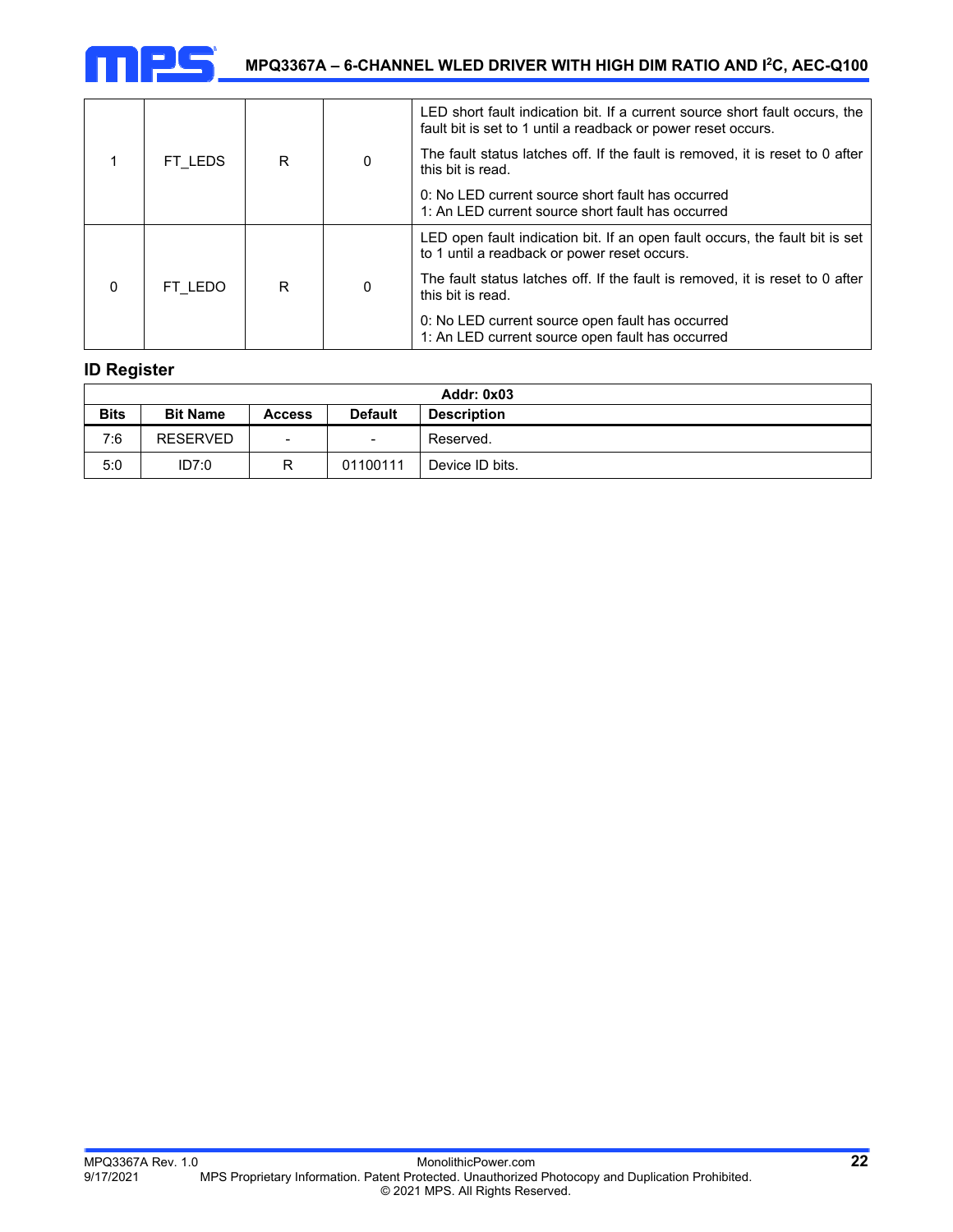## **APPLICATION INFORMATION**

#### **LED Current Setting**

The LED current amplitude is set by an external resistor connected from ISET to GND. The LED current amplitude can be calculated with Equation (4):

$$
I_{LED}(mA) = \frac{1245}{R_{SET}(k\Omega)}\tag{4}
$$

For example, if  $R_{ISET} = 24.9kΩ$ , the LED current is 50mA.

#### **Switching Frequency**

The switching frequency can be configured by a resistor, I2C interface, or external clock.

To configure the frequency with an external resistor on FREQ/SYNC, the switching frequency can be estimated with Equation (5):

$$
f_{SW}(kHz) = \frac{22000}{R_{FREG}(k\Omega)}\tag{5}
$$

For example, if  $R_{FREQ} = 44.2kΩ$ , the switching frequency is set to 500kHz.

If setting the switching frequency via the  $I^2C$ interface, float the FREQ/SYNC pin. The FSW1:0 bits have the following options:

- 00: 200kHz
- 01: 400kHz
- 10: 1MHz
- 11: 2.2MHz

## **Selecting the Input Capacitor**

The input capacitor reduces the surge current drawn from the input supply, as well as the switching noise from the device. Use ceramic capacitors with X5R or X7R dielectrics due to their low ESR and small temperature coefficients. For most applications, a 10μF ceramic capacitor is sufficient.

## **Selecting the Inductor**

The MPQ3367A requires an inductor to supply a higher output voltage while being driven by the input voltage. A larger-value inductor results in less ripple current, lower peak inductor current, and less stress on the internal Nchannel MOSFET. However, a larger-value inductor has a larger physical size, higher series resistance, and lower saturation current.

Choose an inductor that does not saturate under the worst-case load conditions. Select the minimum inductor value to ensure that the boost converter works in continuous conduction mode (CCM) with high efficiency and good EMI performance.

Calculate the required inductance value using Equation (6):

$$
L \geq \frac{\eta \times V_{\text{out}} \times D \times (1-D)^2}{2 \times f_{\text{sw}} \times I_{\text{LOAD}}}
$$
 (6)

Where  $V_{OUT}$  is the output voltage,  $I_{LOAD}$  is the LED load current,  $\eta$  is the efficiency,  $f_{SW}$  is the switching frequency, and D can be estimated with Equation (7):

$$
D = 1 - \frac{V_{IN}}{V_{OUT}} \tag{7}
$$

Where  $V_{IN}$  is the input voltage.

With the given inductor value, the inductor DC current rating should be at least 40% greater than the maximum input peak inductor current for most applications. The inductor's DC resistance should be as small as possible for higher efficiency.

#### **Selecting the Output Capacitor**

The output capacitor keeps the output voltage ripple small and ensures feedback loop stability. Ceramic capacitors with X7R dielectrics are recommended for their low-ESR characteristics. For most applications, a 10μF ceramic capacitor is sufficient.

#### **Selecting the Over-Voltage Protection (OVP) Threshold**

Open string protection is achieved by monitoring the voltage on the OVP pin. An LED string failure can result in the feedback voltage dropping to 0. If this occurs, the MPQ3367A continues boosting the output voltage until it reaches the configured OVP threshold. Then OVP is triggered.

Select appropriate values for the OVP pin's resistor divider to set the OVP threshold. The recommended OVP threshold is about 1.1 to 1.2 times the output voltage under normal operation.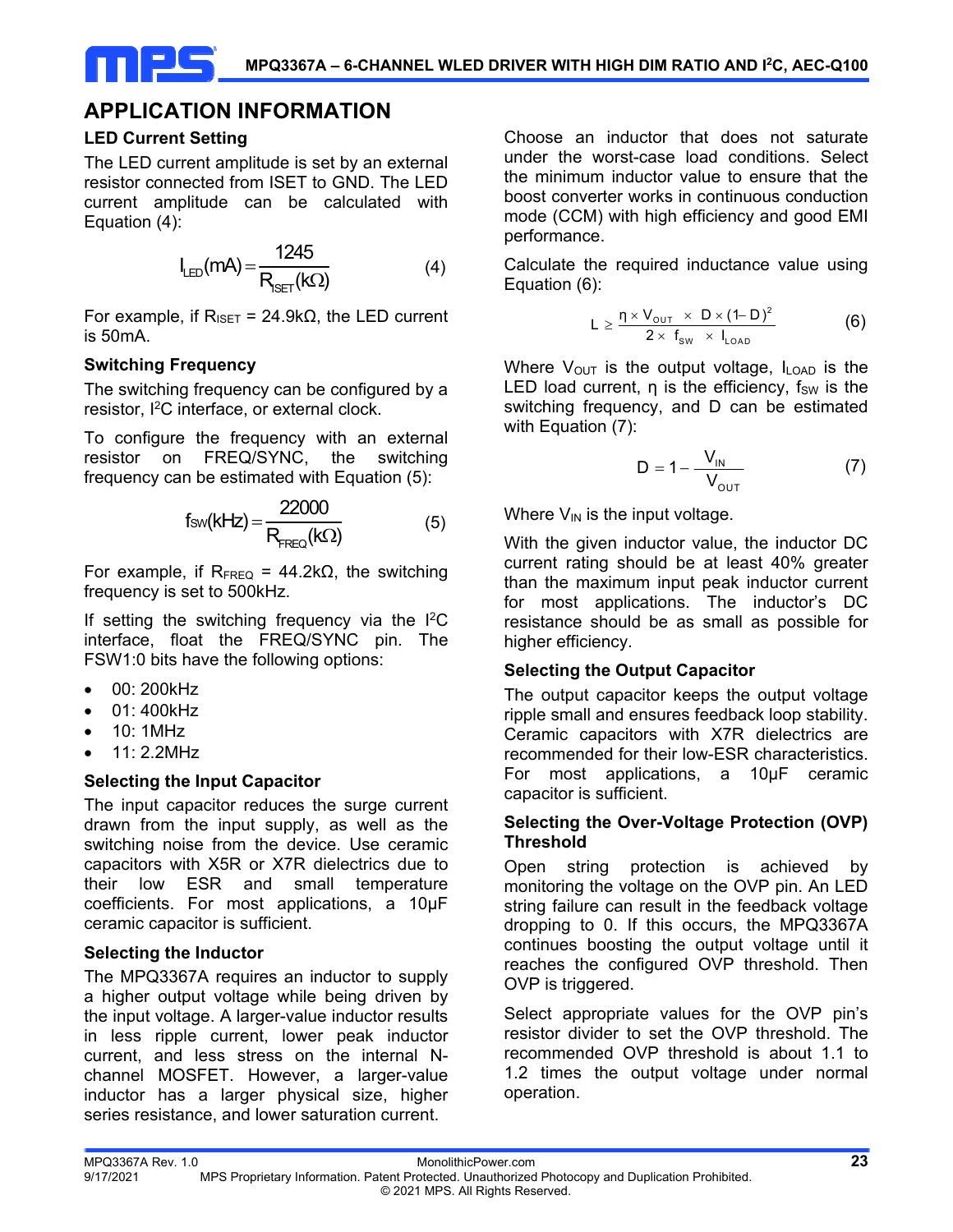The OVP threshold can be estimated with Equation (8):

$$
V_{_{OVP}} = 2 \times (1 + \frac{R_{_{OVP\_HIGH}}}{R_{_{OVP\_LOW}}})
$$
 (8)

Where R<sub>OVP HIGH</sub> is the OVP pin's high-side resistor, and  $R_{\text{OVP LOW}}$  is the OVP pin's low-side resistor.

### **PCB Layout Guidelines**

Careful attention must be given to the PCB layout and component placement. Efficient placement of the high-frequency switching path is critical to prevent noise and electromagnetic interference. For the best results, refer to Figure 8 and follow the guidelines below:

- 1. Connect the IC's exposed pad to the AGND pin, and ensure that all logic signals are referred to AGND.
- 2. Externally connect PGND to AGND. Route PGND away from the logic signals.
- 3. Keep the loop between the SW and PGND pin, output diode (D1), and capacitors (C1 and C2) as short as possible due to the high-frequency pulse current.



**Figure 8: Recommended PCB Layout**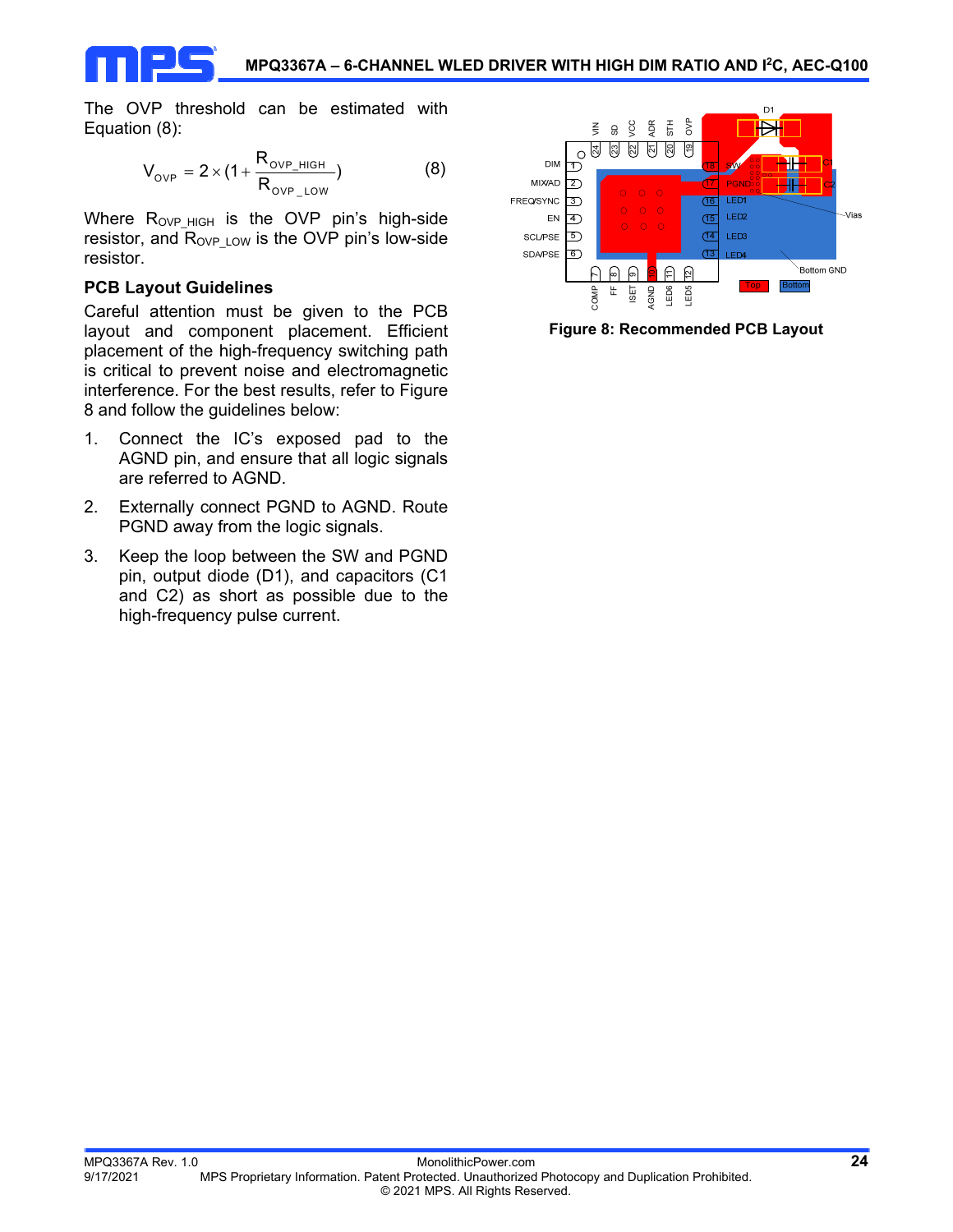

# **TYPICAL APPLICATION CIRCUIT**



**Figure 9: Typical Application Circuit**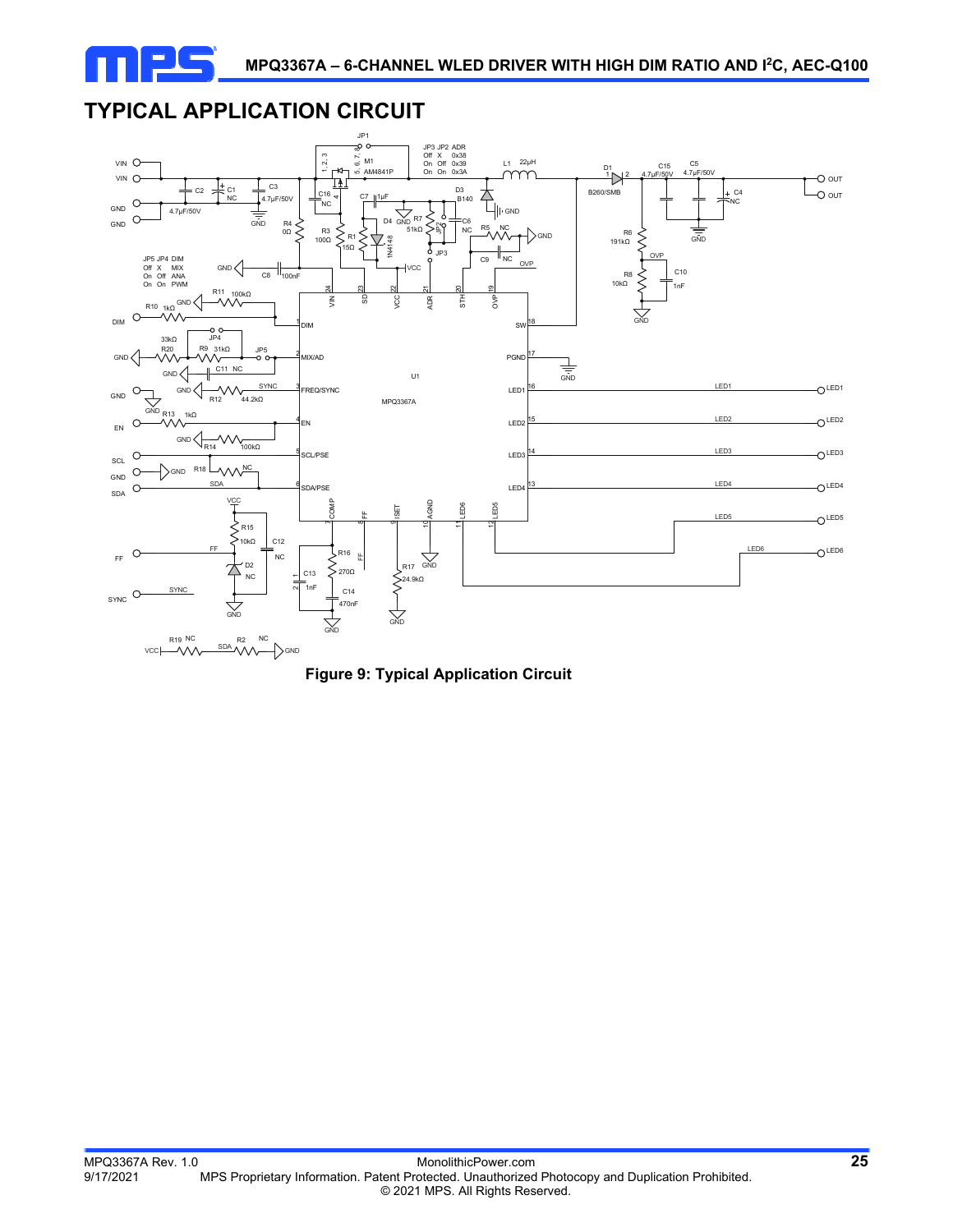

**QFN-24 (4mmx4mm)**

# **PACKAGE INFORMATION**





TOP VIEW









#### RECOMMENDED LAND PATTERN

#### NOTE:

**1) ALL DIMENSIONS ARE IN MILLIMETERS. 2) EXPOSED PADDLE SIZE DOES NOT INCLUDE MOLD FLASH. 3) LEAD COPLANARITY SHALL BE 0.08 MILLIMETERS MAX. 4) JEDEC REFERENCE IS MO-220 5) DRAWING IS NOT TO SCALE.**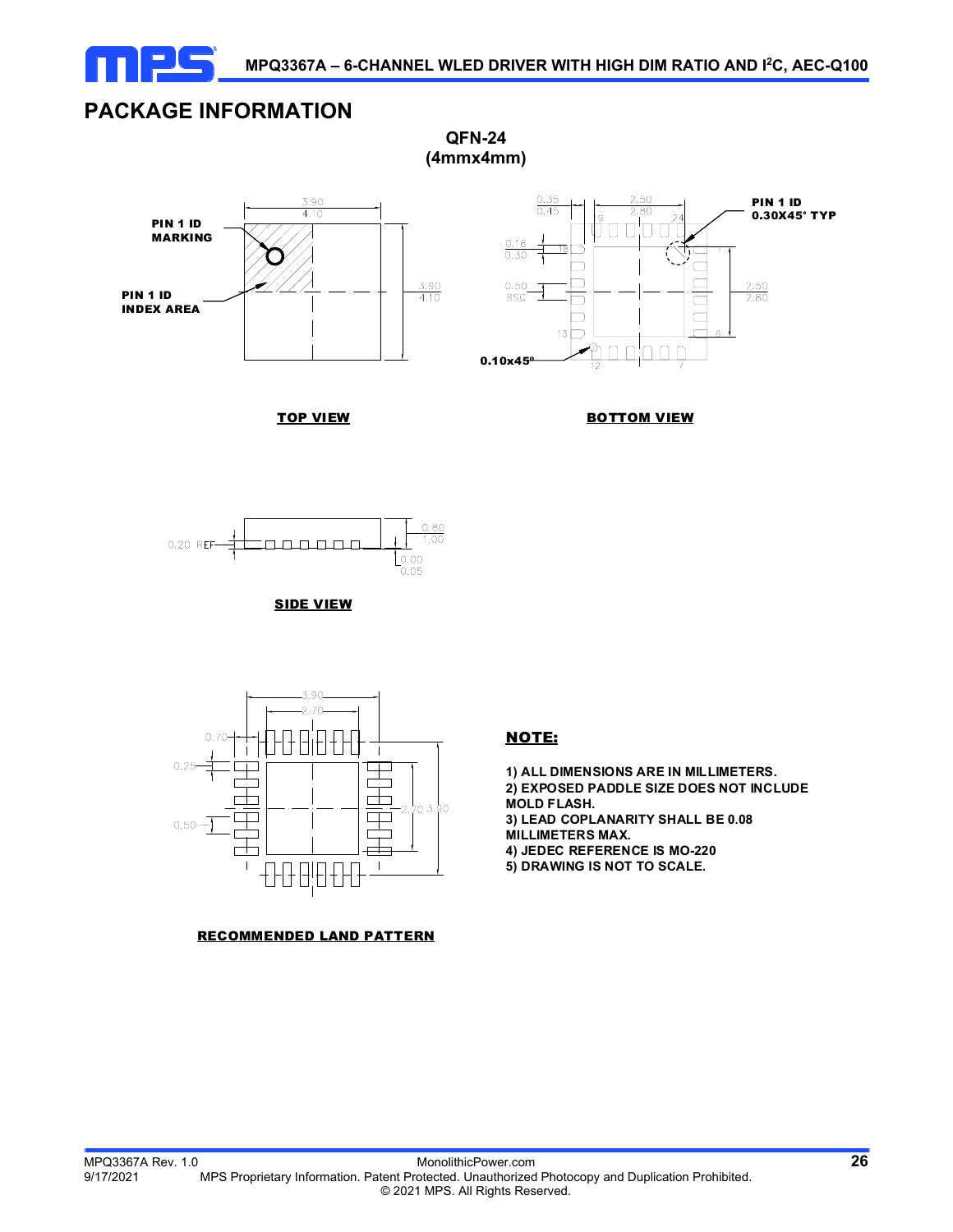

## **PACKAGE INFORMATION**

**QFN-24 (4mmx4mm) WF** 



**TOP VIEW** 



**BOTTOM VIEW** 



**SIDE VIEW** 





#### **RECOMMENDED LAND PATTERN**

## NOTE:

**1) THE LEAD SIDE IS WETTABLE. 2) ALL DIMENSIONS ARE IN MILLIMETERS. 3) LEAD COPLANARITY SHALL BE 0.08 MILLIMETERS MAX. 4) JEDEC REFERENCE IS MO-220. 5) DRAWING IS NOT TO SCALE.**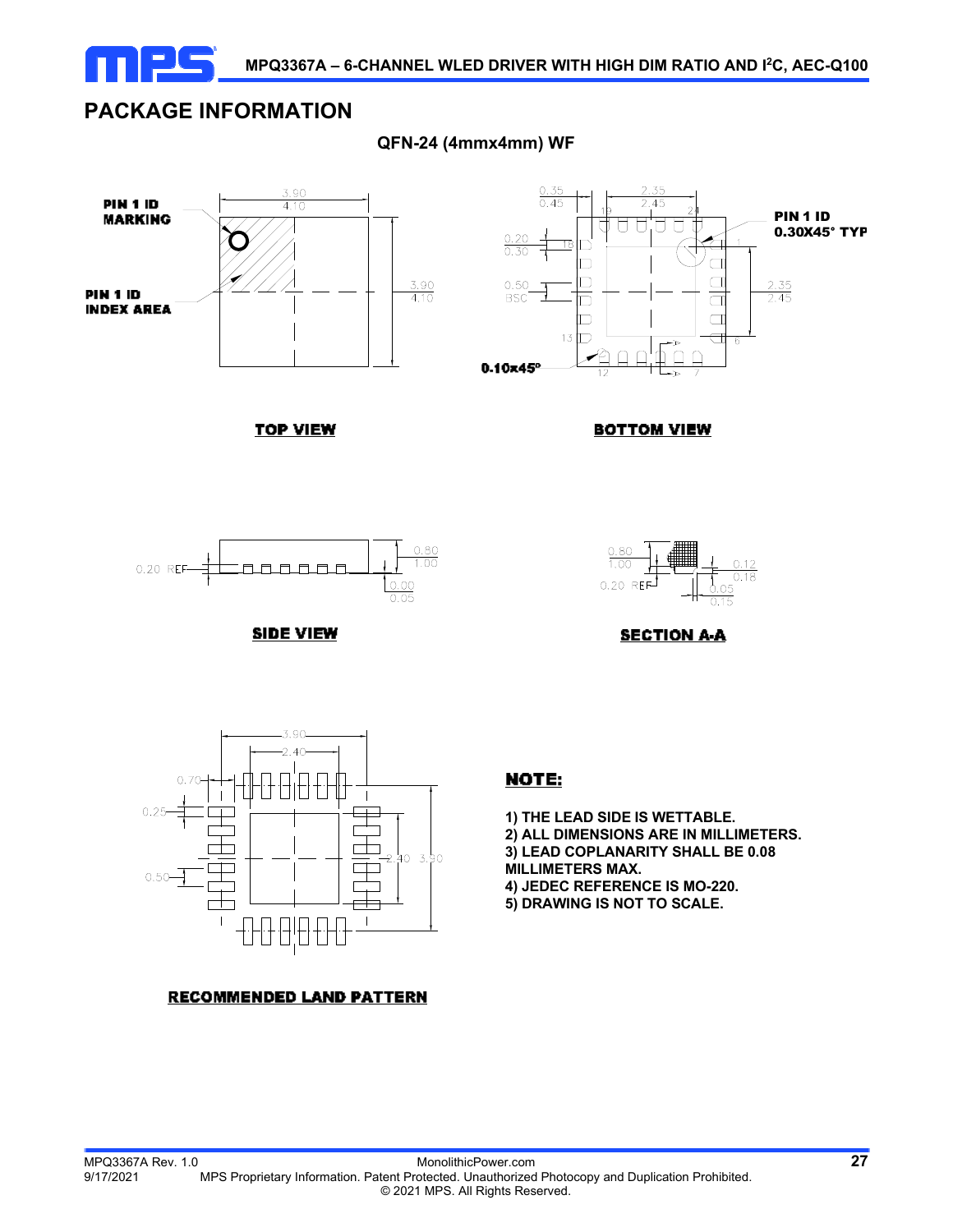

**Feed Direction** 

 $\bigcap$ 

 $\bigcap$ 

▶

 $\bigcap$ 

 $\bigcap$ 

 $\bigcirc$ 

# **CARRIER INFORMATION**



| <b>Part Number</b>    | Package<br><b>Description</b> | Quantity/<br>Reel | Quantity/<br>Tray | Quantity/<br>Tube | Reel<br>Diameter | <b>Carrier</b><br>Tape<br>Width | <b>Carrier</b><br>Tape<br><b>Pitch</b> |
|-----------------------|-------------------------------|-------------------|-------------------|-------------------|------------------|---------------------------------|----------------------------------------|
| MPQ3367AGR-<br>AEC1-Z | QFN-24<br>(4mmx4mm).          | 5000              | N/A               | N/A               | 13in             | 12 <sub>mm</sub>                | 8mm                                    |